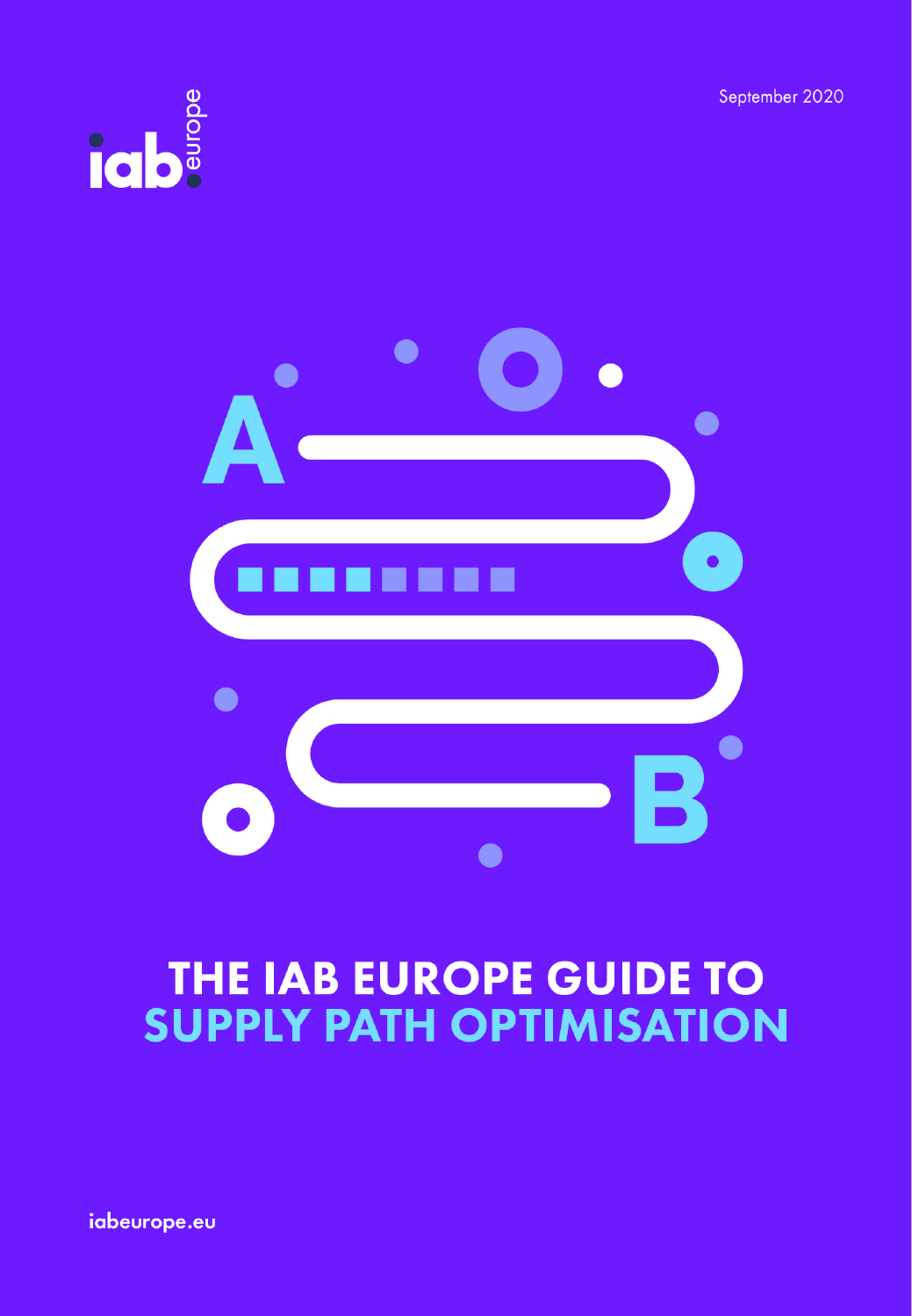

## **Contents**

| <b>Section 1 - Introduction &amp; Background</b> | Page 4  |
|--------------------------------------------------|---------|
| 1.1 Definition                                   | Page 4  |
| 1.2 The Beginning                                | Page 5  |
| 1.3 The Evolution of Bidding                     | Page 6  |
| 1.4 A New Challenge with Header Bidding          | Page 7  |
| 1.5 Preventing Bad Behaviour in Header Bidding   | Page 8  |
| 1.6. A More Strategic Approach to SPO            | Page 8  |
| <b>Section 2 - SPO 101</b>                       | Page 11 |
| 2.1 What SPO Enables                             | Page 11 |
| 2.2 SPO Misconceptions                           | Page 12 |
| Section 3 – SPO for Advertisers and Buyers       | Page 13 |
| 3.1 An Overview                                  | Page 13 |
| 3.2 View from an Advertiser - Vodafone Italy     | Page 14 |
| 3.3 SPO Step-by-Step Guide for Buyers            | Page 15 |
| <b>Section 4 - SPO for Intermediaries</b>        | Page 18 |
| 4.1 Supply Side Platforms (SSPs)                 | Page 18 |
| 4.2 Demand Side Platforms (DSPs)                 | Page 19 |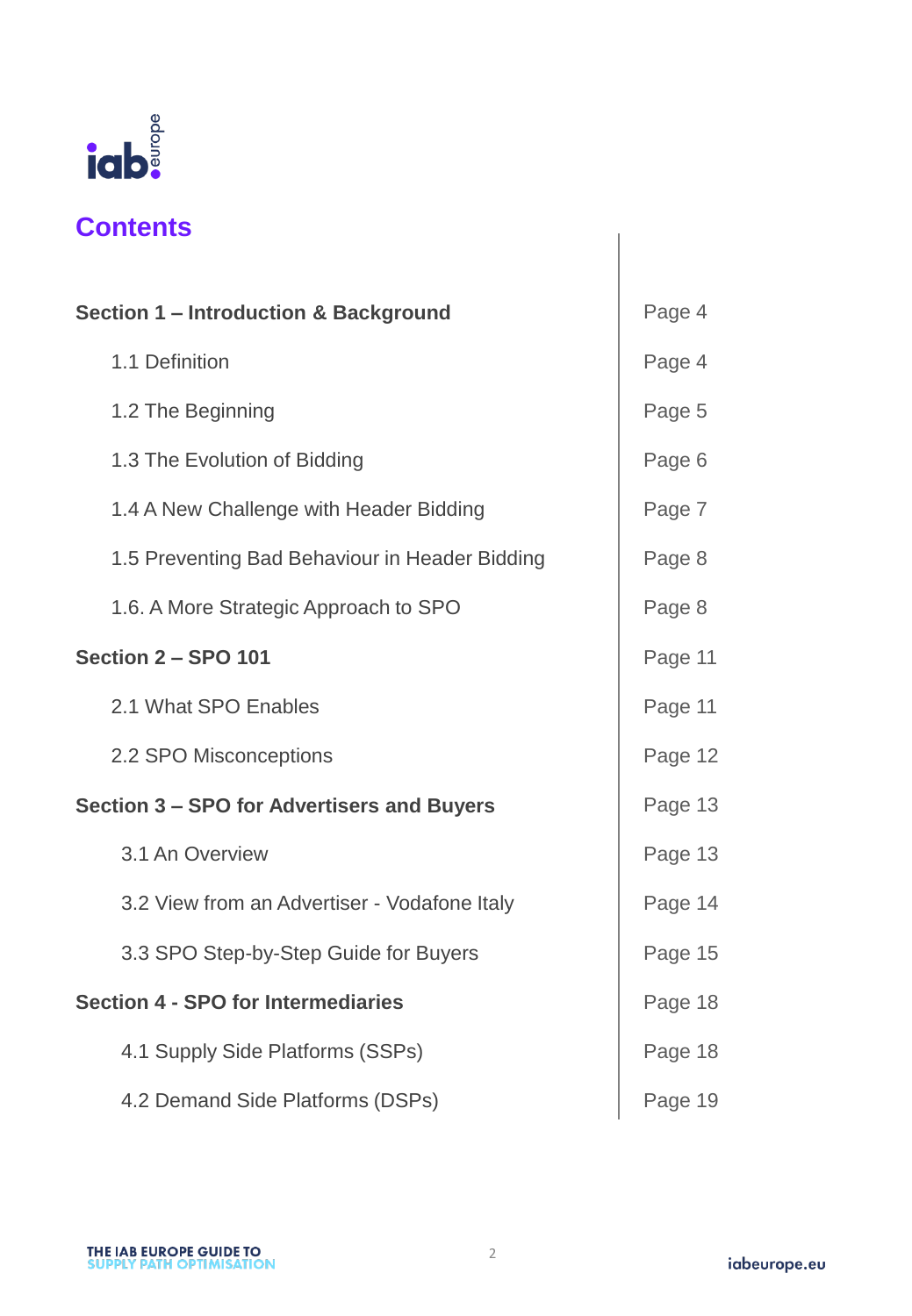

## **Contents**

| Section 5 – SPO for Publishers     | Page 20 |
|------------------------------------|---------|
| 5.1 When Should you Implement DPO? | Page 20 |
| 5.2 DPO Use Cases                  | Page 21 |
| 5.3 Benefits of DPO                | Page 23 |
| 5.4 Challenges of DPO              | Page 24 |
| <b>Section 6 - Summary</b>         | Page 25 |
| <b>Contributors</b>                | Page 26 |
|                                    |         |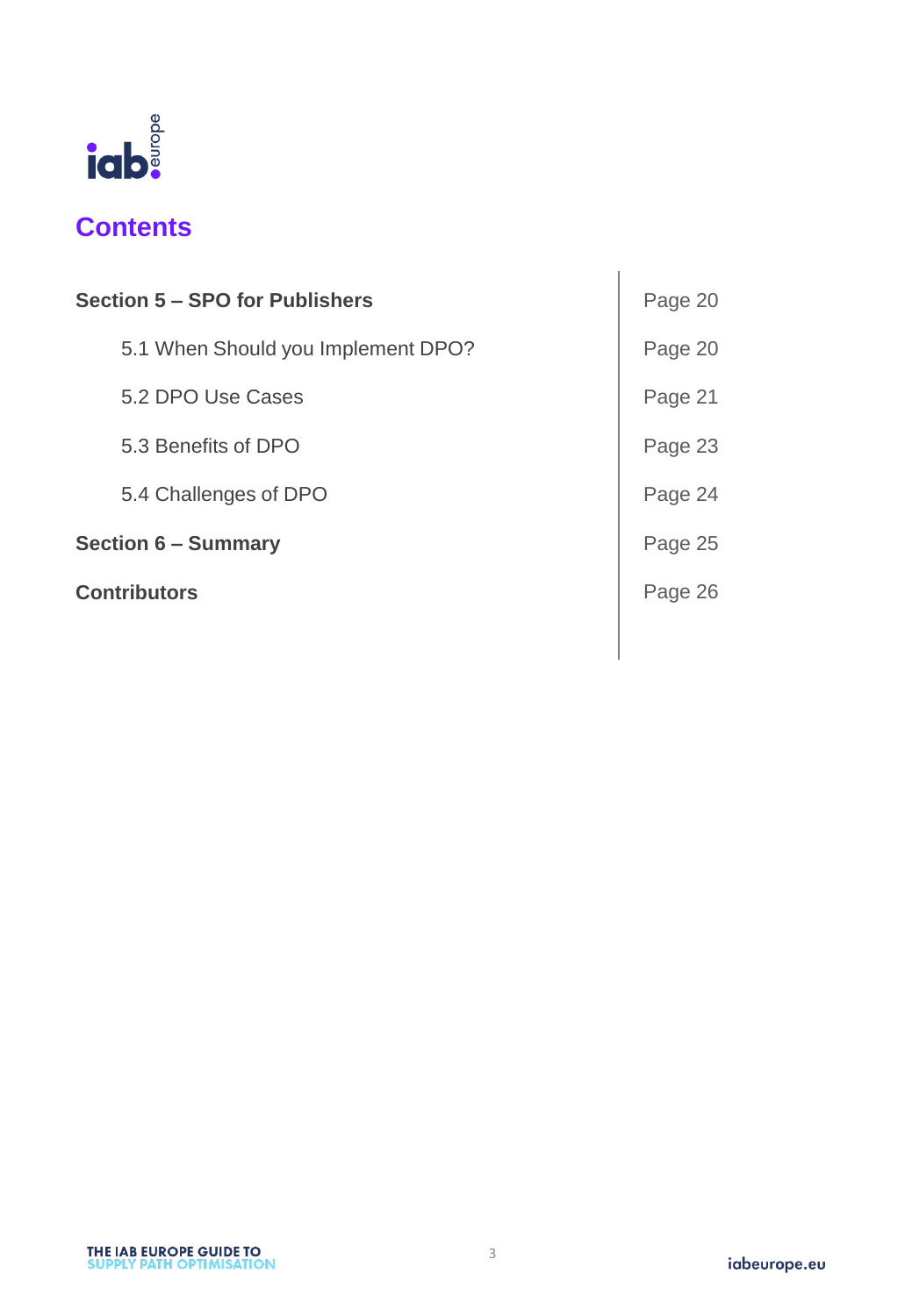

## **The IAB Europe Guide to Supply Path Optimsation (SPO)**

"Supply Path Optimisation (SPO) & Demand Path Optimisation (DPO) is a skill that any organisation at either end of the supply chain will never regret investing in. It will deliver efficiencies across the board, whether it be cost, an improved win rate, a better yield or a greater reach across quality inventory or audience. It will also increase the likelihood of replicating any success. The key is to understand and own your SPO or DPO strategy is to ensure that your business interests are at the heart of the strategy. This guide will take the reader through the need and the basics of SPO & DPO and aid them to ask the right questions, to either start them on their SPO or DPO journey or help to hone their current strategy."

#### *David Goddard,* **Senior Director, Business Development, EMEA, DoubleVerify &** *Chair of IAB Europe's Programmatic Trading Committee*

## **Section 1 - Introduction & Background**

Supply path optimisation, better known as SPO, may be considered as another acronym used in the ad tech industry, but it is, in fact, one of the most effective ways to cut through the noise between media buyers and publishers. 87% of brands, agencies and demand side platforms (DSPs) are actively implementing SPO according to a survey by PubMatic and Digiday. Brand safety, reduced fraud and improved KPIs are cited as the main benefits.

SPO is an umbrella term which can mean different things depending on the audience. The term SPO is originally attributed to Brian O'Kelley, AppNexus' co-Founder and CEO, who first introduced the term in 2016.

#### **1.1 Definition**

While the term 'SPO' has been used to refer to different parts of the supply decisioning process, for the purposes of this Guide, we define SPO as *'a process in which multiple variables are assessed to drive buyers towards the most efficient buying path'.*

One could call SPO an attempt to unravel the complexities of programmatic to enhance the transparency and trust that was previously offered by direct publisher relationships whilst maintaining the extensive benefits of programmatic trading.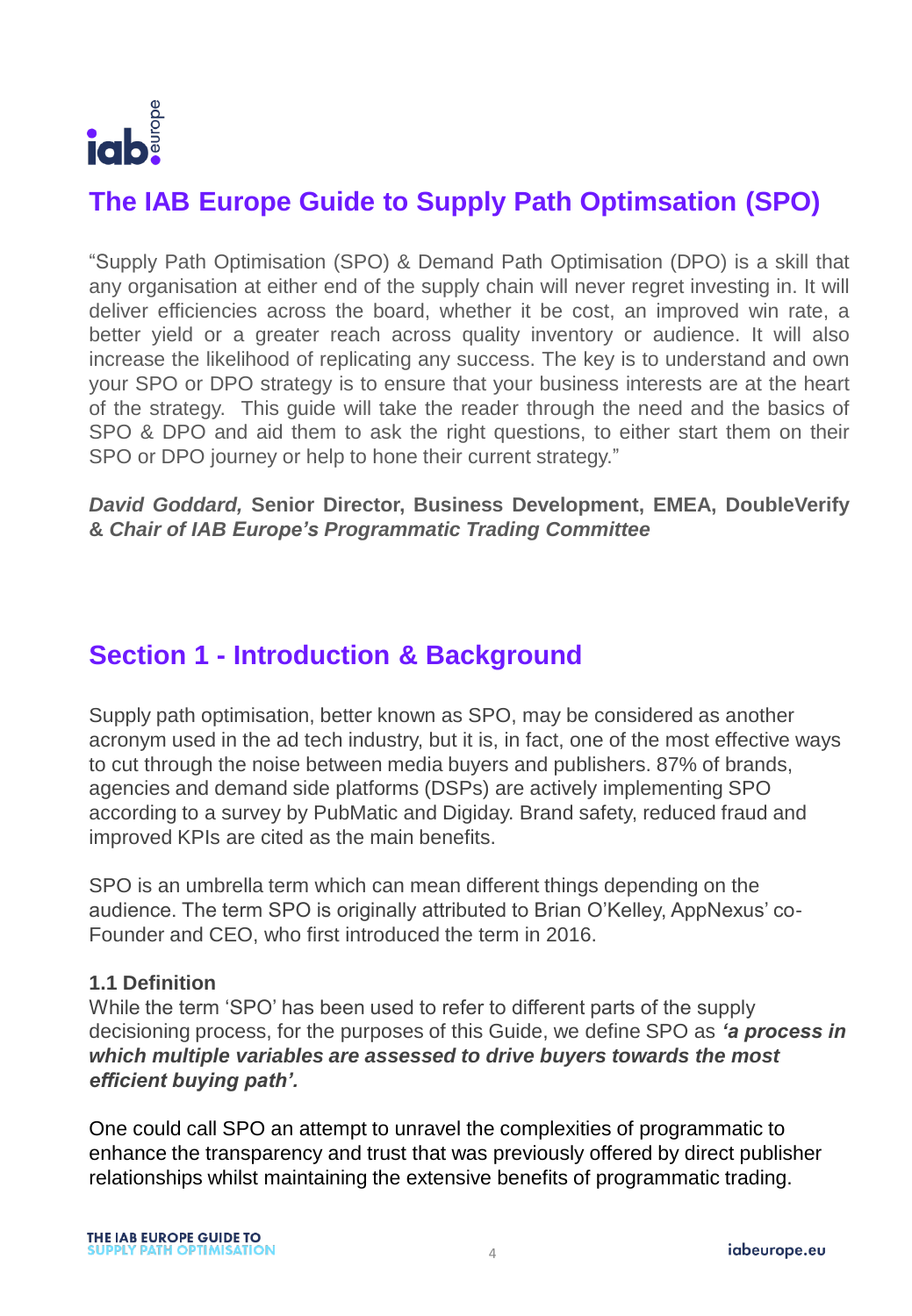

A quick look at the history of digital advertising has seen it rapidly evolve from direct publisher relationships and IO based buying to the rise and fall of ad networks, before the more recent transition to programmatic real-time trading using supply side platforms (SSPs)/exchanges and DSPs. While this shift has made digital trading more efficient and effective, it has also shifted the direct relationship advertisers and agencies historically had with publishers to intermediaries such as SSPs responsible for supporting the programmatic ecosystem.

In recent times further disruption has occurred. Where traditionally each SSP would have mainly exclusive publisher relationships, the advent of header bidding democratised inventory access and allowed publishers to cast a wide net, while working with numerous SSPs simultaneously on a level playing field. This in turn allowed them to increase their auction liquidity and open access to advertiser demand. While header bidding delivered many benefits for publishers and advertisers, it also delivered the unintended consequence of further moving them apart while adding more complexity to the ecosystem and the supply path.

The increased sophistication of the programmatic ecosystem has led to a loss of transparency and increased opacity for advertisers and agencies, specifically related to the fees charged by intermediaries. As early as 2017, CMO's started demanding to know how many media dollars flowed to publishers vs. those consumed by the ad tech layer. As they dug deeper, savvy advertisers started to find undisclosed fees introduced by some SSPs, which were charging both publishers and advertisers, while inflating their profit margins. Under (legal) pressure SSPs quickly removed undisclosed buy-side fees in an effort to restore goodwill with both publishers and advertisers. This gave rise to calls for transparency. SPO was born, and an increased amount of scrutiny was levelled at the supply path. In order to really understand SPO and all of its different aspects, it is important to understand the history of auction dynamics and the changes that have led to the rise of this technique.

#### **1.2 The Beginning**

Given header bidding's popularity, it can sometimes be difficult to remember that it's still a relatively new technology. In fact, it was just a few short years ago that the monetisation technique was first introduced to help publishers allocate their inventory more efficiently. Header bidding was created to address a big pain point in programmatic advertising: publisher ad servers have historically been unable to efficiently evaluate bids from multiple demand partners at once. Instead, an ad server would offer an impression to the publisher's various demand partners one by one, awarding the impression to the first that met its decisioning criteria – usually based on a mix of factors like revenue, campaign targeting preferences, and how often or recently the user had seen the ad in question.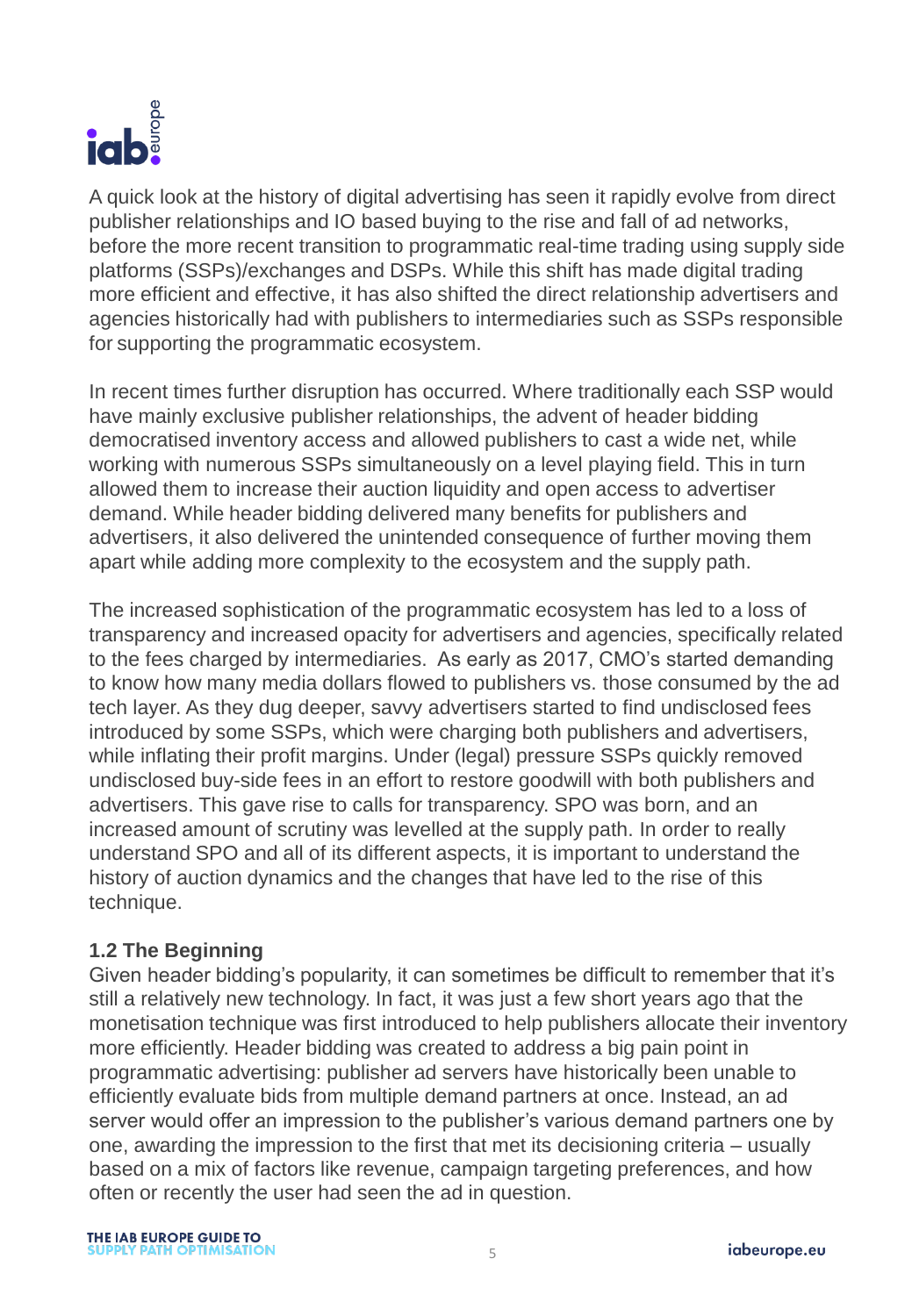

This worked fairly well when publishers were only running direct campaigns, as it was easy for them to prioritise campaigns based on the static CPMs they had agreed to in advance. But once publishers started adding programmatic partners that bid a different CPM for each impression, the ad server became woefully outdated. It had no way of prioritising these new demand partners without knowing in advance what CPM value they would bring. To make up for this shortcoming, publisher ad servers were built with decisioning logic commonly referred to as "waterfalling."

#### **1.3 The Evolution of Bidding: From Waterfall to Header Bidding**

In a waterfall setup, publishers estimate the revenue per impression they'll get from each of their programmatic partners based on how much they've bid in the past. That static value determines the order in which those partners are offered impressions. But since programmatic buyers produce a different bid for every impression, there's no way of knowing whether the first partner in the waterfall is actually the one prepared to offer the highest bid. In many instances, this has caused publishers to sell impressions at a lower price than what a partner further down the waterfall would have been willing to pay. Every time this happens, publishers lose revenue that could have been theirs.

These problems were compounded by the fact that many publishers were using ad servers owned by companies that also ran programmatic exchanges. These companies favoured their own demand with last-look privileges and opaque auction logic, so publishers couldn't see for themselves if these vendors might have given their own exchanges an unfair advantage. This limited competition, meant lower CPMs for publishers and even prompted some media buyers to stop participating in auctions altogether due to their low chances of winning, depressing CPMs even further.

It wasn't long before header bidding was introduced as a solution. Header bidding allowed publishers to ditch the waterfall and have all of their demand partners - both direct and programmatic - compete against one another on an even footing and in real time.

Header bidding is a monetisation solution that allows publishers to source bids from all of their demand sources at the same time by making ad calls to all of them simultaneously. This eliminates the inefficient hierarchy of the waterfall, ensures that every demand partner gets a chance to bid on every impression and increases yield for publishers by allowing greater competition. After those simultaneous ad calls, the header bidding process varies depending on what solution the publisher is using. Many header bidding solutions then hold a first-price auction in the header of the page and then send the winning bid to the publisher's ad server.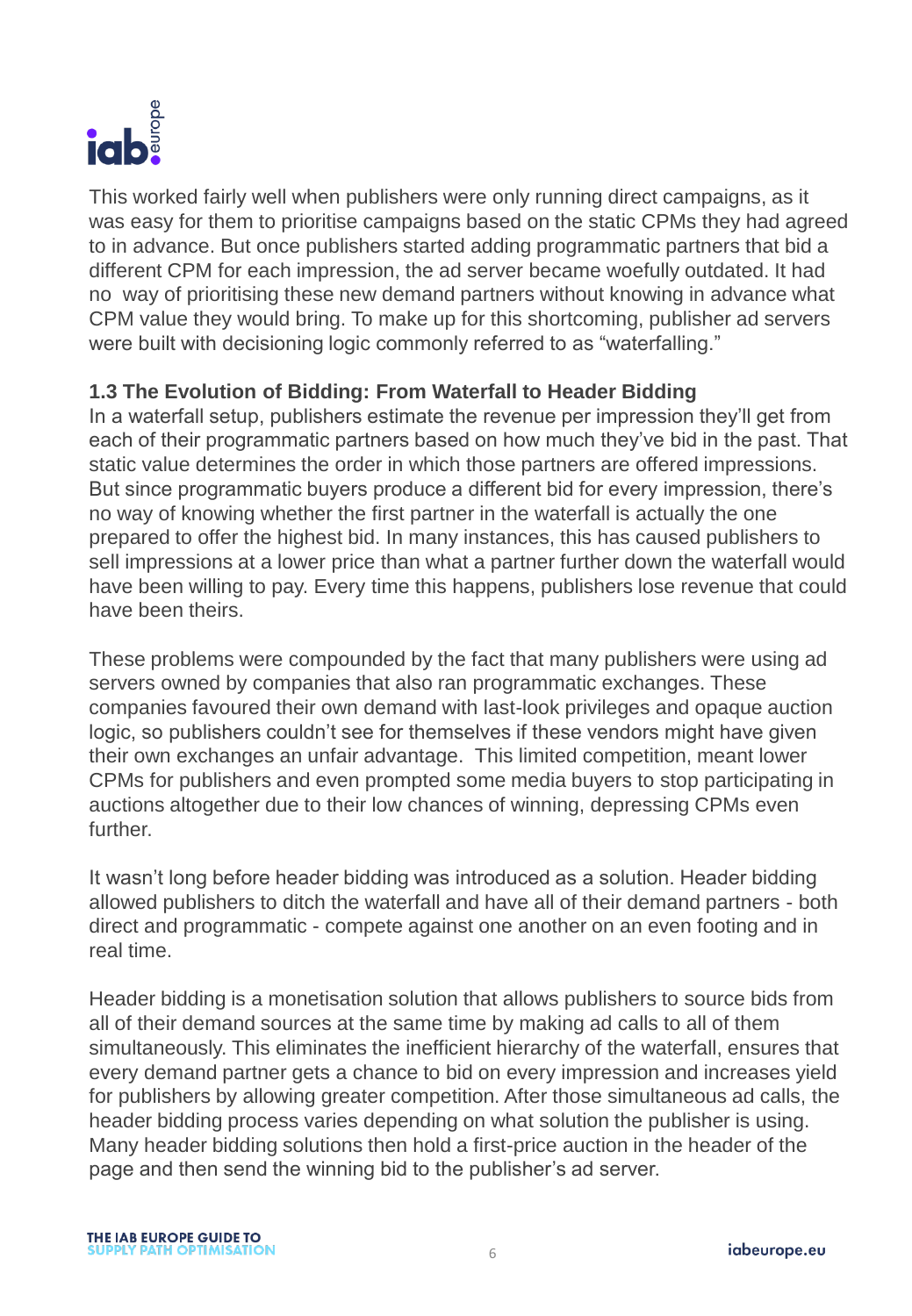

Other solutions, including pre-bid, don't hold an auction at all, but instead simply pass all bids through to the ad server. Regardless of where the auction takes place, the ad server then has to decide whether it should award the impression to the winning header bidder, to the ad server's programmatic demand, or fill it with creative from an existing direct campaign.

Of course, for all that header bidding has brought to publishers and advertisers these past years, it wasn't quite perfect from the start.



*Diagram: Waterfall and Header bidder auction flows*

#### **1.4 A new Challenge with Header Bidding: Many requests, one DSP**

Header bidding, although a vast improvement over the traditional waterfalling method, has issues and inefficiencies of its own. Header bidding requests are sent by publishers to multiple SSPs, but the SSPs then may each forward those requests to the same DSPs – effectively multiplying the exact same ad request.

Buyers usually try to find the most efficient way to place their ad on the publisher's website. However, many different routes lead to the publisher inventory, often at different prices and with varying value adds, like transparent fees and viewability measurement. For example, a manufacturer of athletic footwear would like to target women who run marathons with their ads on a specific sports and fitness website.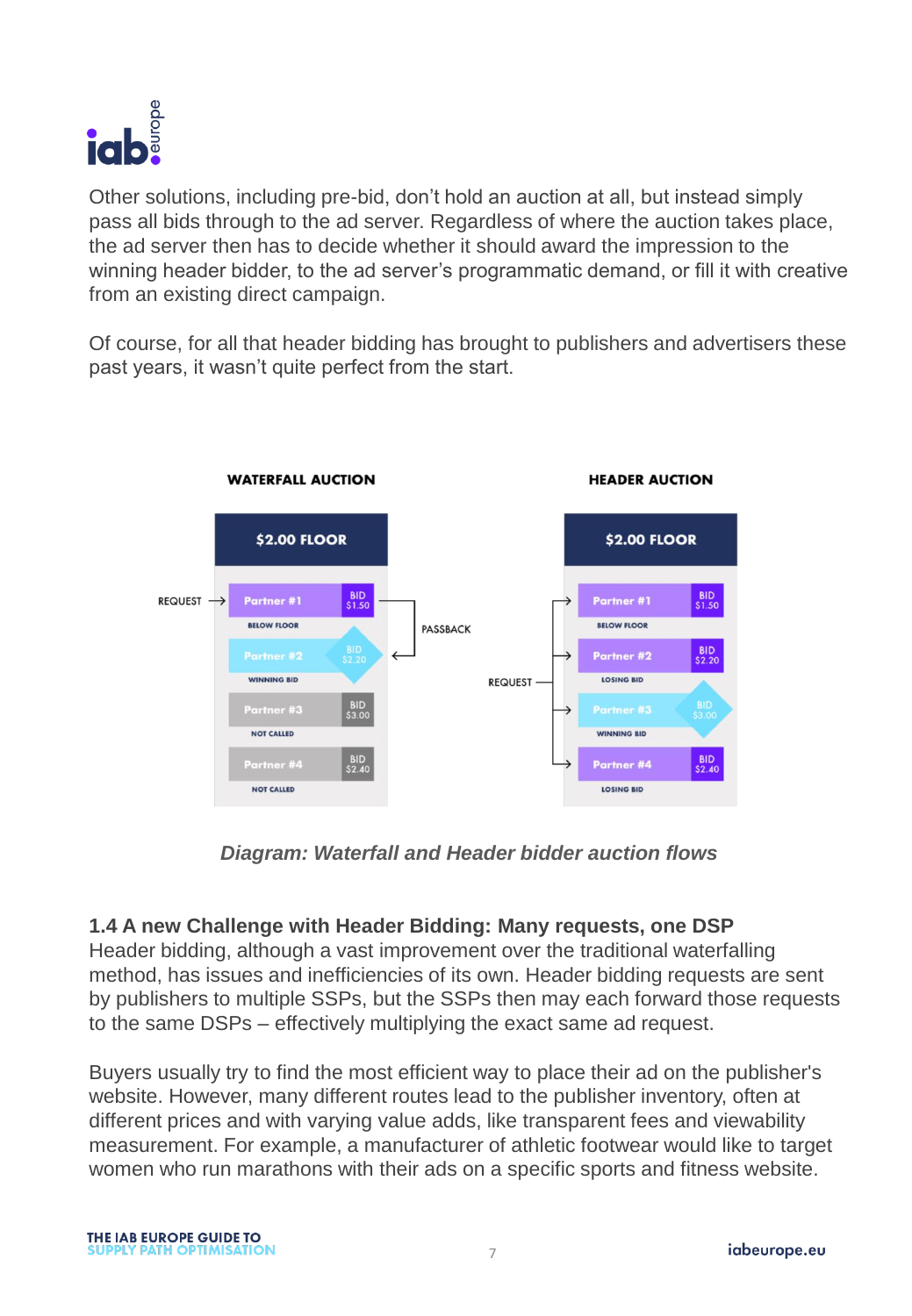

SSP number one only offers video inventory for the homepage in question. The next SSP has the searched domain available, but through different resellers. SSP three and four seem to have a direct relationship with the publisher and are able to fulfil the needs but have untransparent fees. The right way is therefore unclear at first and the number of different channels through which bids can be placed on a particular inventory is large. In addition, an advertiser may bid on the same publisher's inventory through different SSPs. In this case, he is unknowingly bidding against himself and creates artificial competition that drives up the price.

#### **1.5 Preventing Bad Behaviour in Header Bidding: SPO - Algorithms based**

SPO is a dynamic decisioning model to reduce path duplication, discrepancies, integration quality, all to determine a buyer's optimal path to supply. There are multiple variables taken into consideration when deciding whether a supply source should be 'SPO-ed'. Technology platforms use algorithms that cluster by inventory type (Web, App), media type (Video, Native, Display), domain and geography. In this way, special components from publisher inventory can be identified. Additional metrics can be used to better understand the path and classify the inventory; such as impression requests, placement levels, eCPM, viewability measurements, discrepancies, and the winning rate of bids.

Taking these variables into account, SPO determines the path for the aforementioned athletic footwear brand that reaches its desired target group, with the best price and low fees.

SPO is an application area of machine learning, which relieves the trader of digital advertising, micro-optimisations in campaign control. However, it is important that DSPs also provide buyers manual SPO controls to override any algorithmic SPO decisioning so that their media buying behaviours across trading teams and business lines are enforced and followed for strategic alignment top to bottom.

#### **1.6 A more strategic approach to SPO**

Recently we have seen buyers evolve their SPO strategy through consolidation efforts. Buyers are in a process of evaluation with their SSP partners to consolidate incoming bids and deepen relationships with partners who bring more value, quality and transparency. Buyers are also seeking to understand and control the specific paths (combination of sellers, resellers, integration type) they are accessing certain inventory through in order to drive spend more efficiently through the paths that are delivering value.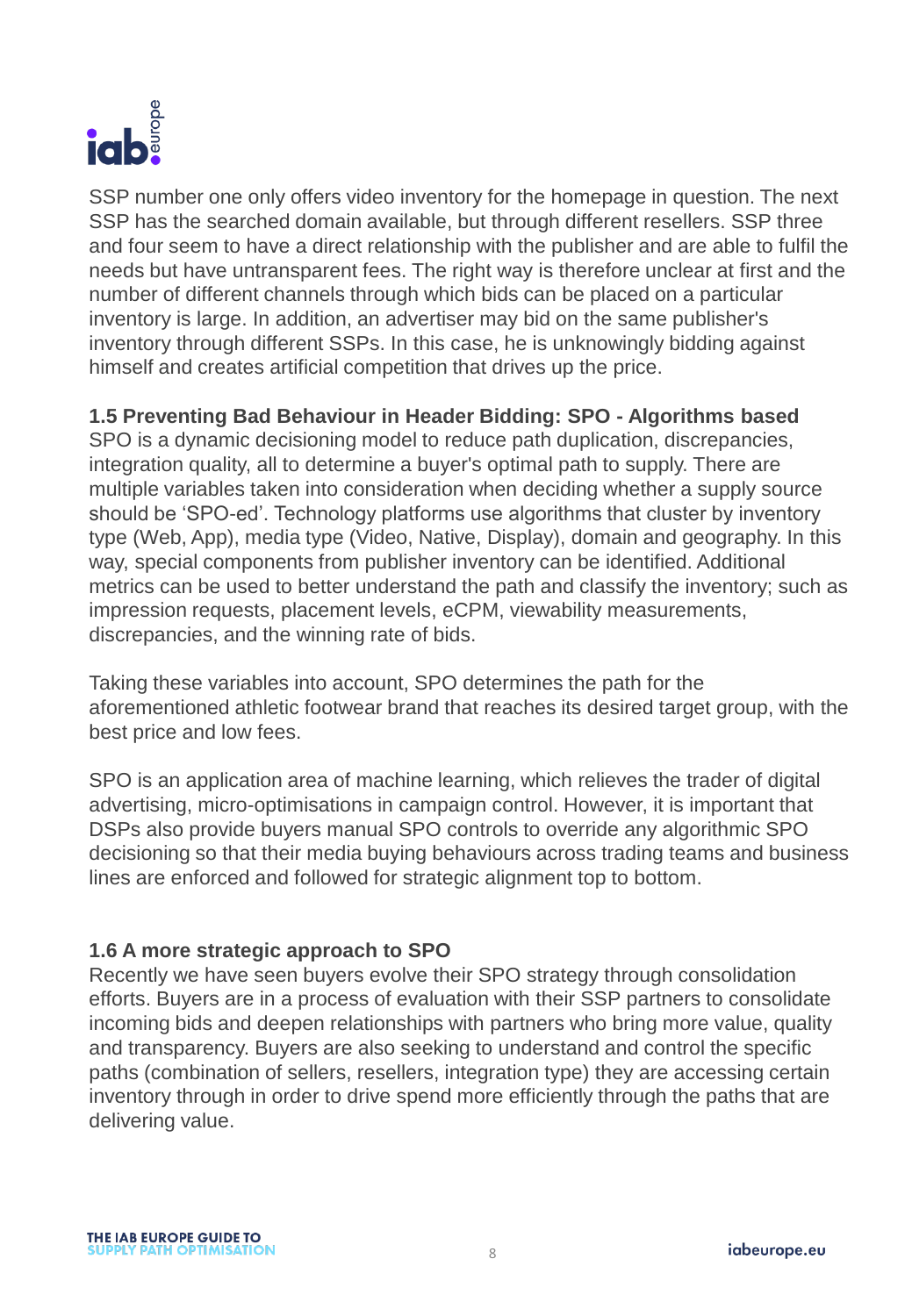

With the intention to take back control of a diverse supply chain and drive results, buyers become closer to the sell-side, thus increasing collaboration and innovation across the industry. This new tactic favours the sell-side too, who benefit from exclusive partnerships and priorities to maximise the yield of their inventory.

Another new component of SPO is the development of supply-side control and optimisation from a delivery perspective, whereby agencies and clients are starting to utilise SSP platforms to control their own supply chain from an activation, investment and management level, this includes levers for pacing and delivery.

In addition, agencies and clients are now becoming interested in log-level data and the benefits of understanding their own auction mechanics and outcomes. These insights can inform future decisions on suitable strategies to help increase productivity and efficiencies across a clients programmatic spend. This is a new element to SPO; with the first stage about accountability and transparency and the second stage about insights, control and activation.

*Find out more about how SPO works in section 2 - SPO 101.*

#### **Industry Insight - SPO Progress**

87% of brands, agencies and DSPs are actively implementing SPO, whilst 71% of are planning to consolidate the number of supply-side platforms they work with but are still forming their strategy (PubMatic State of the Industry Report, September 2019). The biggest challenges according to 76% of brands, agencies and DSPs, is that there is a lack of support internally and it is not a company priority.

Private marketplace (PMP) capabilities (49%) with fraud and brand safety controls (36%) are the most important factors when selecting SSP partners for SPO purposes. And while relationships with SSPs are 'about the same as before' for 46% of buyers, 54% indicated that they communicate more with SSP partners as a result of SPO.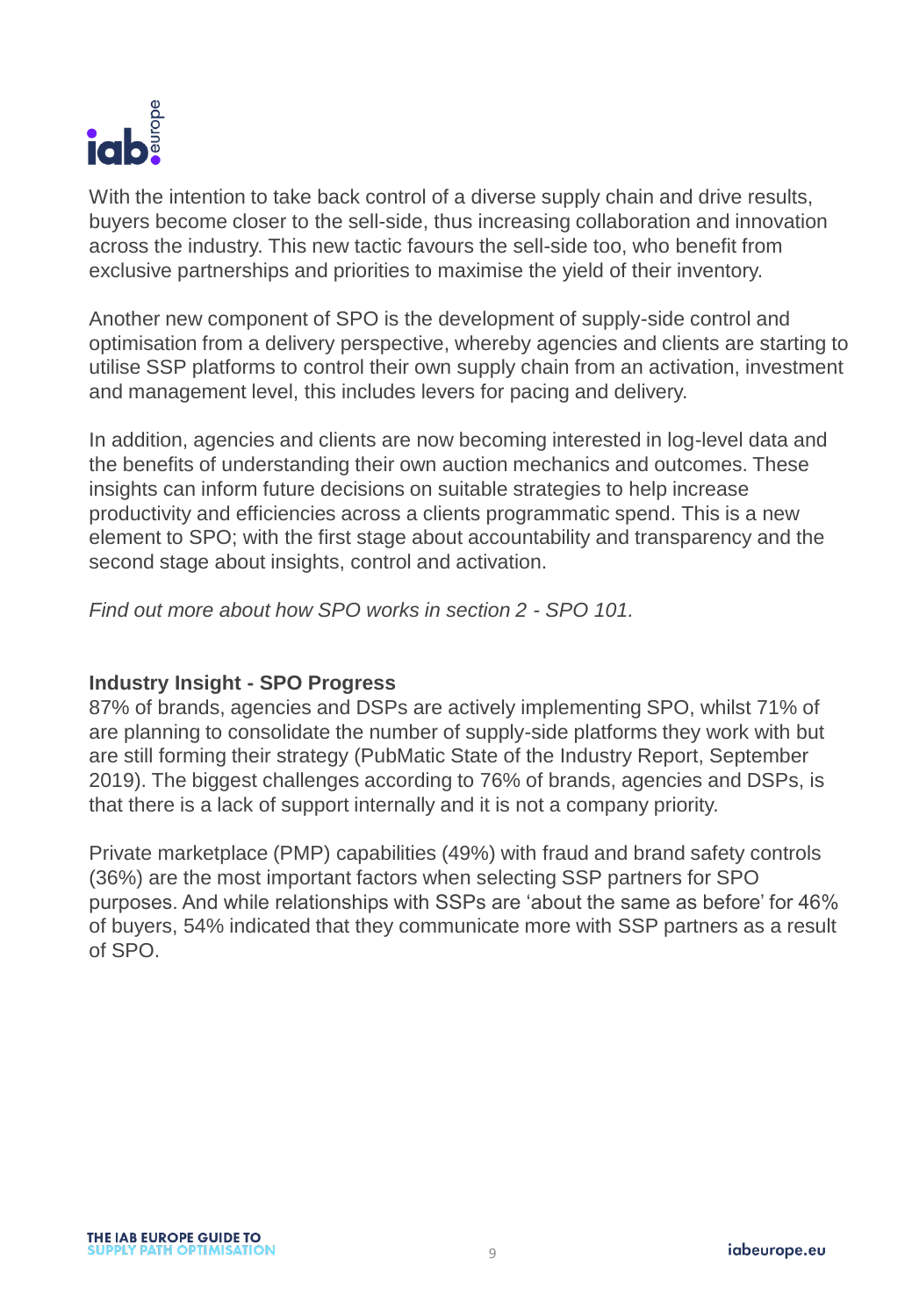

#### **CHALLENGES TO IMPLEMENTING SPO**

Lack of support internally or not a company priority 76% Unclear on the benefits 11% Lack of understanding internally  $7%$ Not having effective tools to implement SPO 5% Concerned about risks 1% ń

*Q: What is your biggest challenge to implementing SPO?*

#### **PRIVATE MARKETPLACES ARE AN IMPORTANT FACTOR FOR BUYERS WHEN SELECTING SSP PARTNERS FOR SPO**



*Q: What is the most important factor in selecting your SSP partners as you consolidate for SPO purposes?*

THE IAB EUROPE GUIDE TO **SUPPLY PATH OPTIMISATION**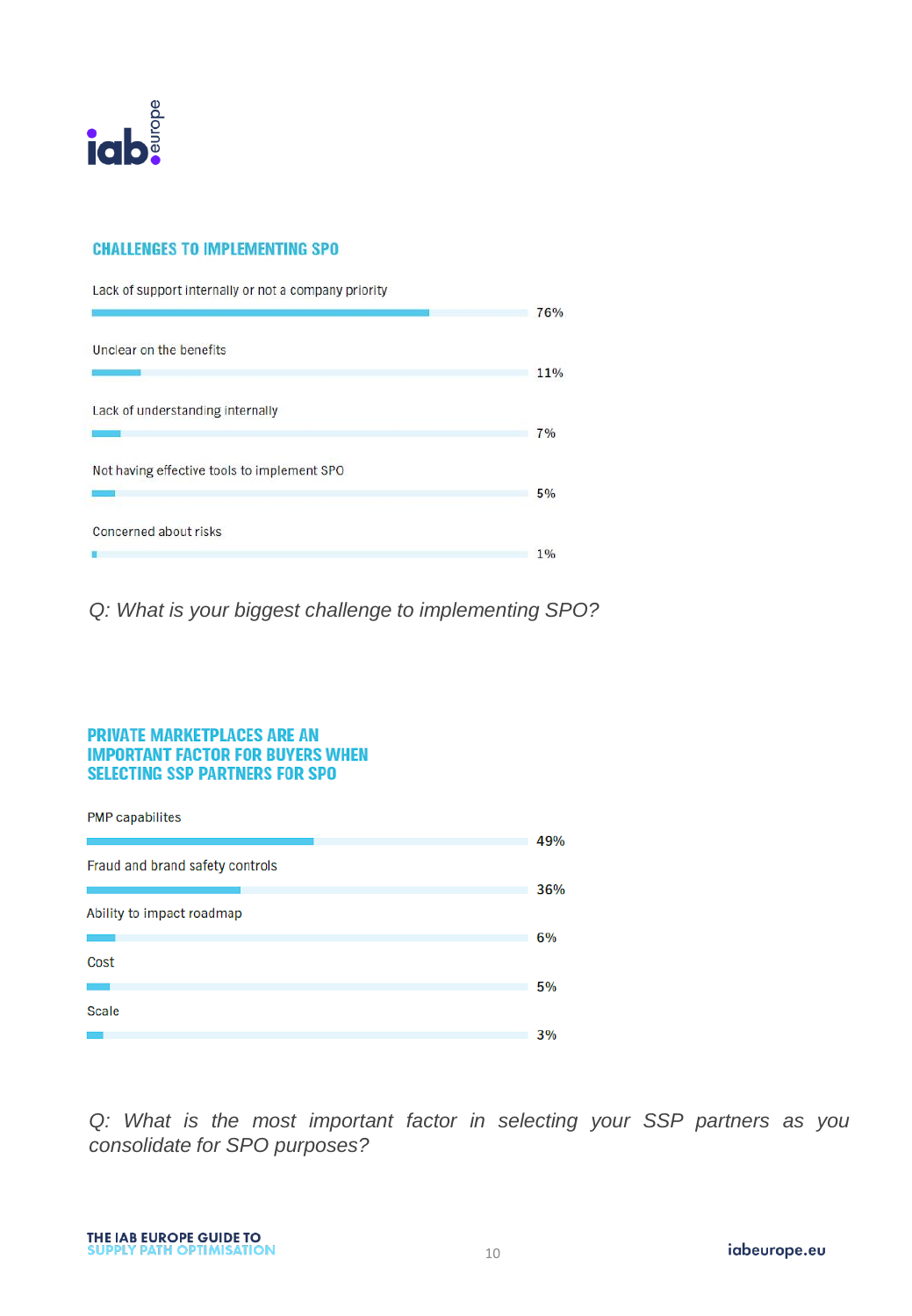

## **Section 2 – SPO 101**

At its core, supply path optimisation (SPO) is a method for improving advertising outcomes by minimising the number of exchanges with whom a buyer or advertiser works. Such improvements fall into four, key categories: greater innovation, savings, increased trust and transparency, and an optimised user experience. It allows buyers to assess the effectiveness of their supply side partners (SSP) and identify opportunities for more transparency and innovation for their bidding processes.

#### **2.1 What SPO Enables:**

**Economic Control** – SPO can extend the impact of a buyer's ad spend by ensuring addressability of their open market investments, providing transparency into the fees that various SSPs charge, the efficiency and effectiveness of the technology provider's auction dynamics, the level of direct connections with publishers.

**Quality Control** – Buyers can significantly mitigate fraud as part of their SPO initiatives by using a combination of 'allow' lists, exchange filtering and the presence of an Ads.txt file. Many buyers have now reduced the number of exchanges they trade through by half as they look to work only with well known parties, rather than listening to the bid stream of every exchange with which a DSP is integrated.

**Concentrated Innovation** – When each SSP integrates with over 100 DSPs, and each DSP in turn works with over 100 agencies, collaborative product innovation is difficult at best. By forging meaningful partnerships with independent SSPs, agencies can incentivise their ad tech partners to build custom technology.

**Buying Leverage** - Ad spend from a single buyer has historically been spread across many SSPs, making it difficult to leverage any real buying power to influence price negotiations with supply partners. Even if they could, the impact is only significant if larger portions of spend is attributed to those partners with preferred pricing. Buyers are consolidating ad spend to fewer SSPs in order to grow partnerships to a level where price negotiations can create value for both the buyer and sellers.

**Holistic Insights** – Understanding one programmatic SSP auction is difficult. Each additional SSP auction analysed adds exponential complexity to the point where gaining real insights across multiple auctions is not possible. By consolidating spend on fewer programmatic partners, buyers can obtain visibility and better leverage available insights to improve their business efforts.

**Control Over Behaviour** – Simplicity breeds accountability and simplicity is at the core of SPO. By rewarding supply partners that continually act in accordance with their interests, buyers can positively impact advertiser ROI.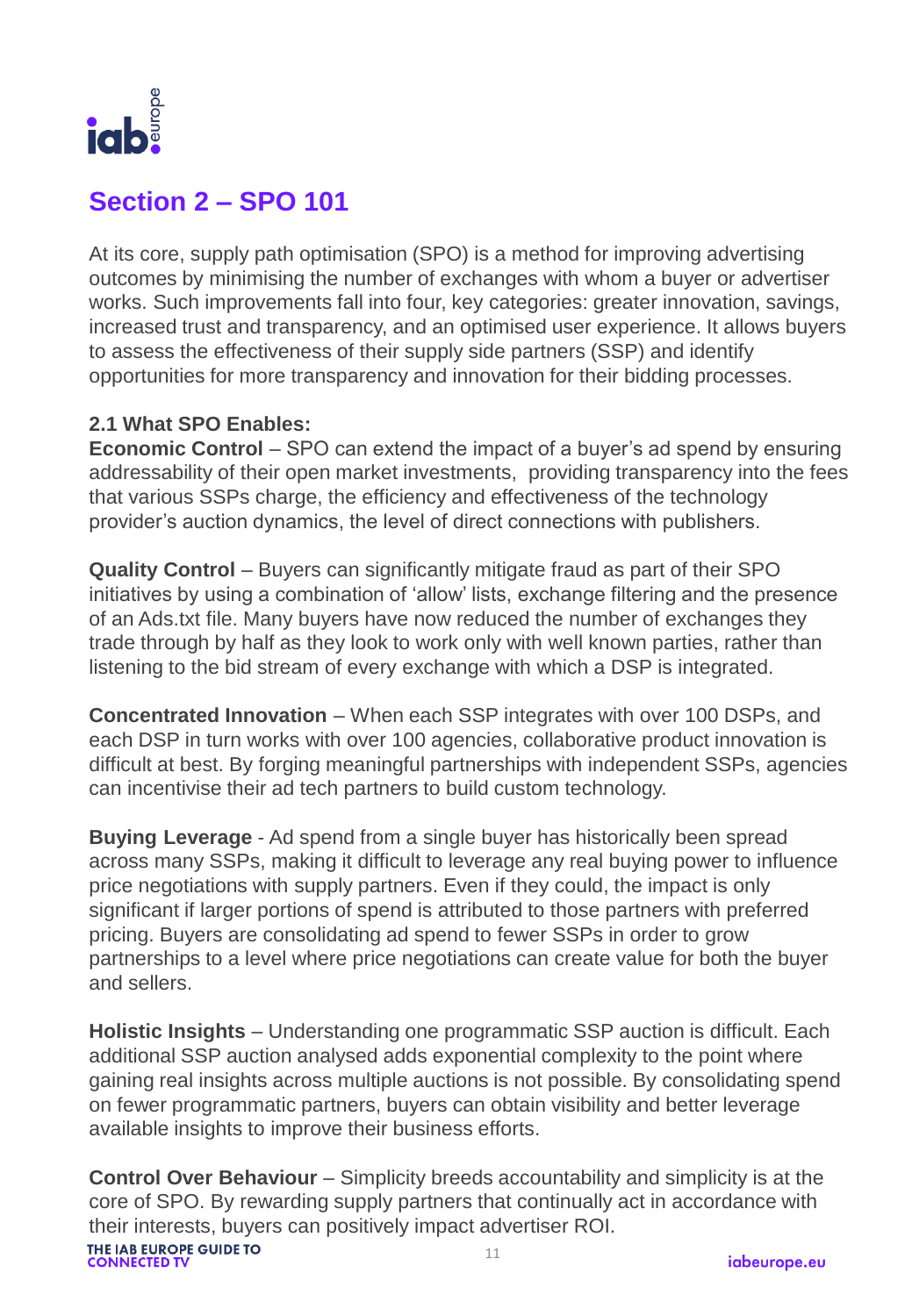

SPO boils down to this: in a programmatic market with vendors selling the same impressions, savvy buyers know which sellers to pick and why because they have data on the best route to them and what a fair price is to pay for ads. It's a simple concept that's deceptively hard to execute.

Early attempts at SPO were neither sophisticated nor straightforward. In the past, the process was manual; buyers would have to go to extreme lengths like shutting off or opening up entire exchanges to find out who they bought from. It was a practice reserved only for the smartest programmatic buyers. It paved the way for a certain kind of SPO that let buyers buy impressions from a handful of trusted ad tech partners.

#### **2.2 SPO Misconceptions**

Below are some of the common misconceptions of supply path optimisation:

**Reduced access to supply -** A smart SPO strategy allows buyers to access all types of quality ad inventory. Buyers only risk limiting their access to supply if they cut off certain SSPs based on criteria such as fee negotiations or volume discounts. It is important to make more sophisticated considerations when negotiating with sellers such as brand safety and more efficient access to media.

**Missing out on a new format -** In order to ensure you are accessing the right formats, consider how different types of sellers aim to add value and which of those approaches are most consistent with your current and future campaign strategies. Ultimately SPO is a long term strategy which needs to be constantly adjusted and optimised. The focus needs to be in making sure the right media at the best possible price is accessed to execute against advertisers' KPIs and satisfy specific format requirements.

**SPO is a manual process in a world of automation -** Analysing, tweaking, cutting and negotiating - SPO can be a manual process; this is true for early attempts of running an SPO strategy. However, we are now seeing more improvements in the industry via initiatives such as sellers.json and SupplyChain Object which allow a more informed approach to SPO. DSPs and buyers who can benefit from proprietary artificial intelligence technology are also focusing on building new tools and algorithmic methodologies to provide better buying control over their access to media.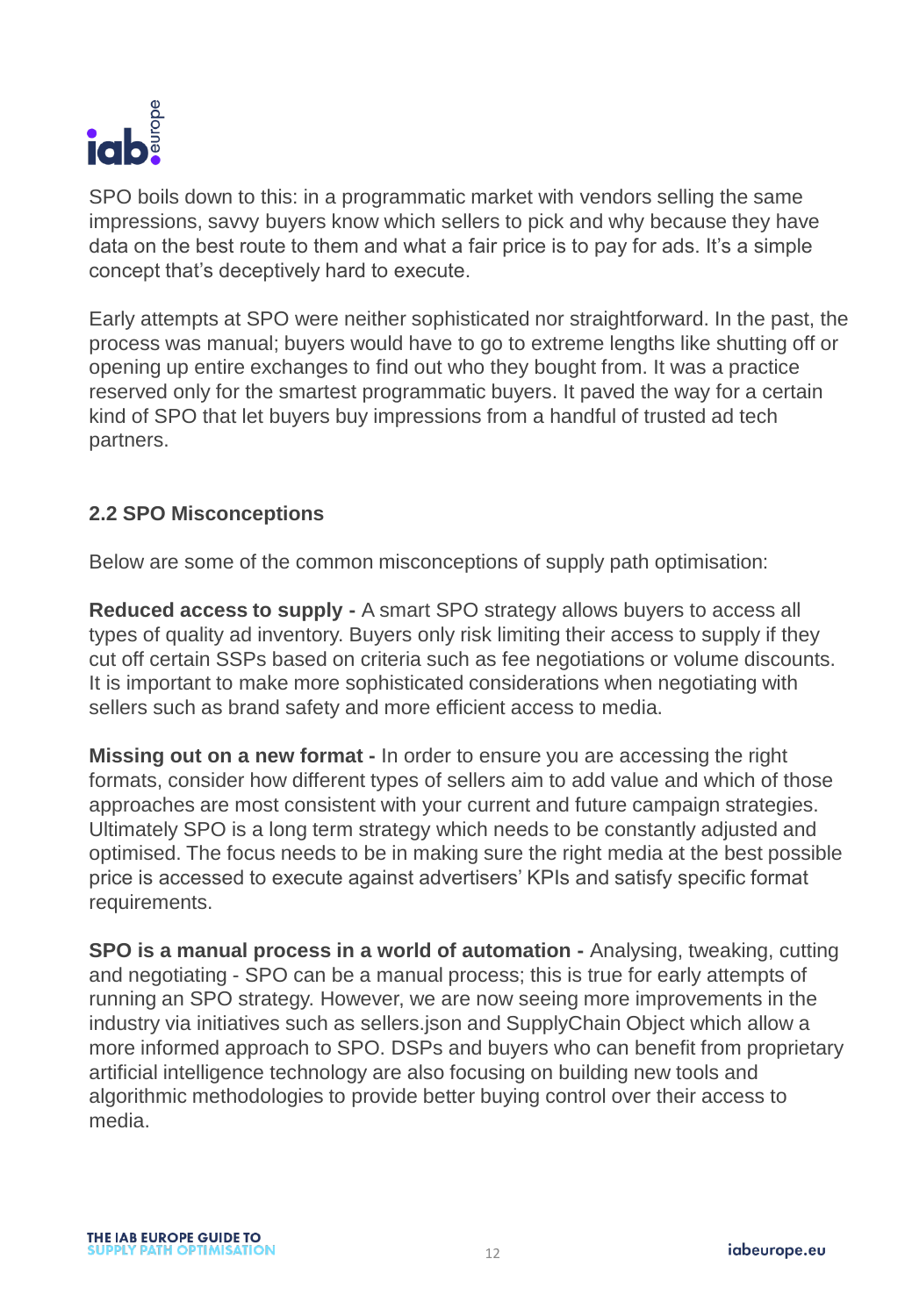

## **Section 3 – SPO for Advertisers and Buyers**

#### **3.1 An Overview**

First and foremost, it is important to remember that, in programmatic, sometimes less is more — particularly when it comes to tech partners — and consolidation often leads to accelerated innovation. Ultimately, fewer pipes can economically push more value by taking less from the buyer or advertiser.

SPO is a powerful way for buyers to control their buying paths and strengthen their supply relationships. The goal of SPO is for buyers to access the inventory that matters most to them – consolidating around the buying paths that are low cost and transparent and ultimately increase their buying power.

Successful SPO begins and ends with optionality: understanding how brands and advertisers can achieve their desired business outcomes by working with the right partners, and the right pipes. Buyers want to maximise working media in relation to transaction fees. It's this type of thinking, this type of innovation, that is going to open buyers and advertisers up to better campaign outcomes and return on ad spend.

Further, in order to establish a more transparent, innovative digital environment, we have to start by clarifying the inner workings of the supply chain. Many buyers across the ecosystem are forging relationships with SSPs and exchanges for the first time ever. As a result, advertisers and buyers have begun to build a more trusting relationship with programmatic players on the sell-side. The capacity to build trust with selected partners, to differentiate between transparent and non-transparent participants, is one of many ways in which supply path optimisation can help boost trust and transparency (not simply for buyers, but for the ecosystem at large).

#### **Audits & Adopters**

Not all exchanges are created equal, nor are they all designed to bring transparency and accountability to market. Buyers, including agencies and advertisers, should be able to conduct audits on their partners at any time. They should choose partners that are willing participants and early adopters of initiatives focused on trust, such as log-level data, ads.txt and app-ads.txt, sellers.json.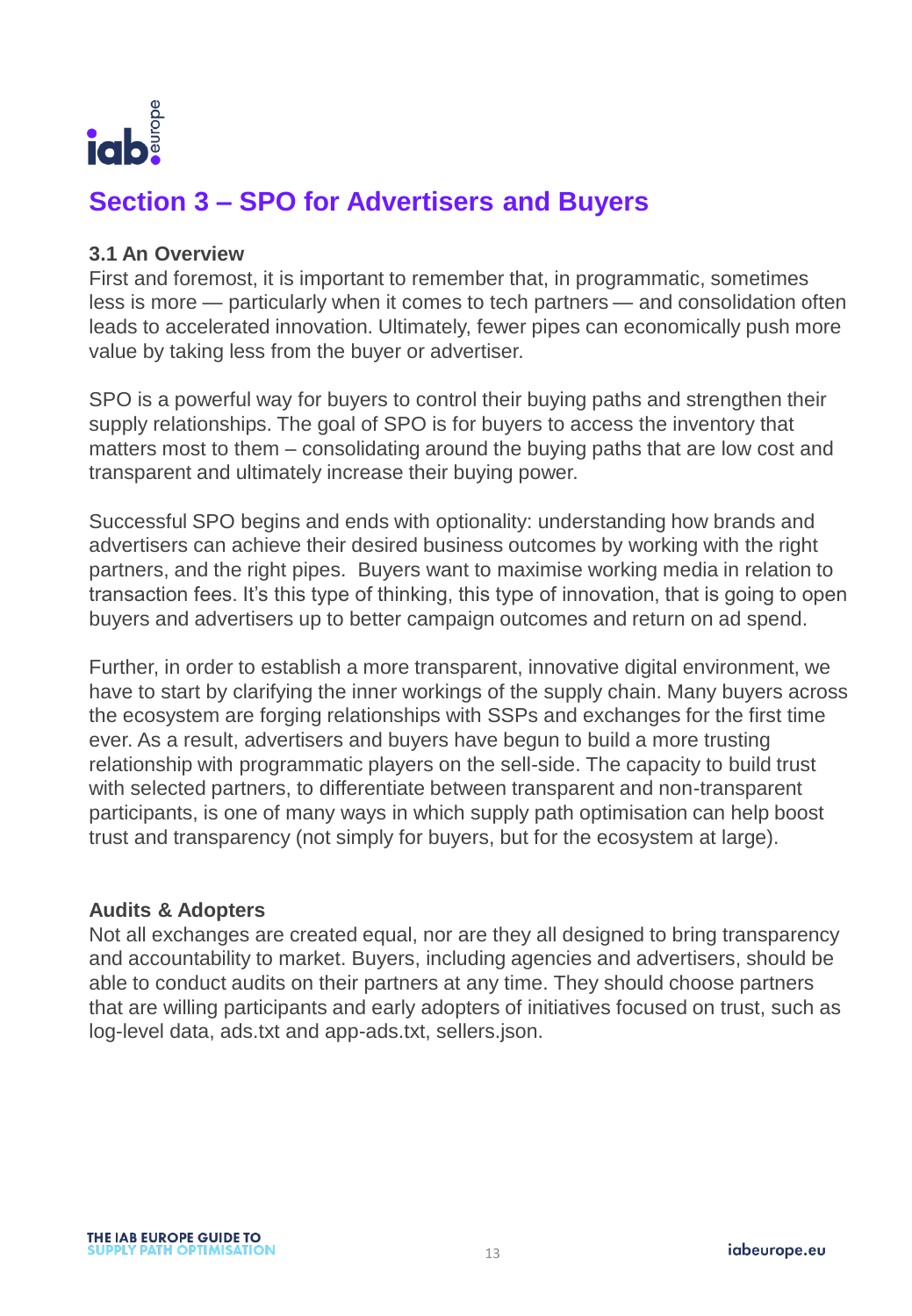

Log-level data (including supply transparency data such as SupplyChain Object and Sellers.json data) is an extraordinarily powerful tool for assessing which partners are providing value. It refers to a programmatic-based method of accessing nonaggregated data for all events on a platform, providing a receipt for every transaction on a given exchange.

Advertisers and buyers across the ecosystem must ask their partners tough questions, ensure they know where every working dollar of media is going, and conduct audits evaluating seller data, cost and performance, with the ultimate goal of working exclusively with partners who support their values.

#### **Better User Experiences**

It is also important to note that the most imperative component to building trust and supporting innovation is delivering a crisp, clean, and consent-driven experience to the end-user — a user who is craving more and more control over their data and digital interactions. SPO is traditionally positioned as a purely economic factor, but speed and time are also key currencies. If one path can move faster, it will ultimately make for a better user experience and earn more trust (and money) for the advertiser, buyer, or brand.

#### **3.2 View from an Advertiser - Vodafone Italy:**

For Vodafone, having partners who are able to analyse the media inventory buying data and make it usable in a simple way, allows us to have greater transparency of the supply chain by shortening the distances that we have with SSPs and individual publishers. Having more transparency and a full-fee view over what and how we are buying, reduces the number of times we unknowingly bid on the same impression and compete against ourselves.

With the same investment on a particular campaign, thanks to the SPO, we are able to make Vodafone's media buying more efficient by working to increase the win-rate on the impressions that will achieve our campaign goals and increase our understanding of when it is more convenient, for us, to buy via header bidding or second price auctions.

At Vodafone, in particular, we are working closely with PubMatic to start testing SPO by using a bid shading tool to make our media buying more efficient. To make SPO work, it is essential to rely on consolidated and qualified partners in analysing and interpreting data as one of the biggest risks, for an advertiser, is precisely that of not being able to read the amount of data from the log level data and find the relevant insights.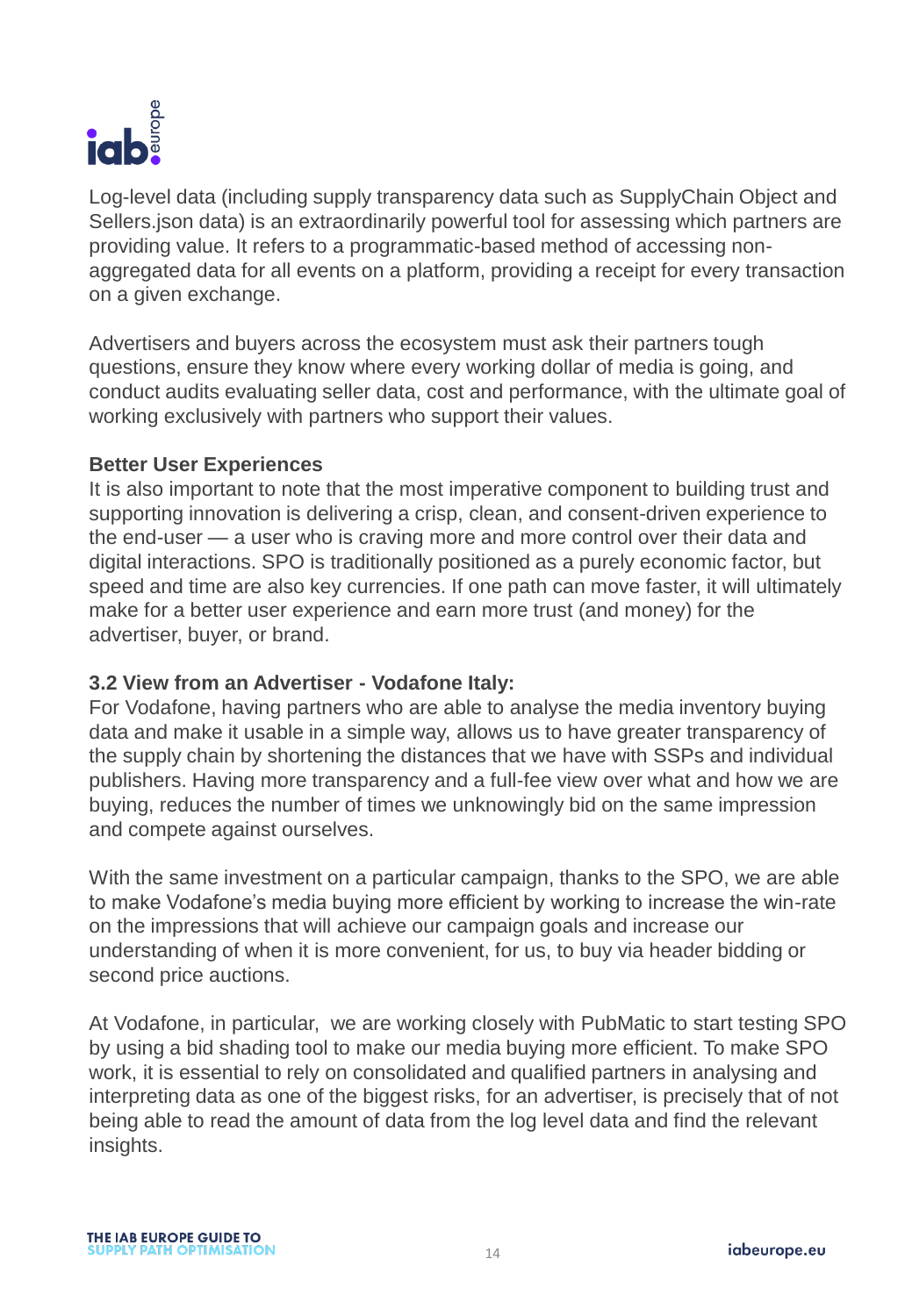

#### **3.3 SPO Step-by-Step Guide for Buyers**

Getting started with SPO can, at times, feel challenging for buyers. However, success with SPO involves making important choices such as which exchanges to keep and which to cut.

It is therefore recommended to break the process down into bite-sized pieces and tackle it in phases like the five step plan below:

#### **1. Plan:**

An effective SPO plan will be closely aligned with a buyers existing supply strategy and will fit with the modern programmatic supply dynamics. The foundation of a strong plan is built upon creating relevant criteria; and a tangible adoption plan for your team.

#### **2. Internal Assessment:**

Undertake an internal audit to understand how things are currently working so you can establish your SPO goals. Questions should include: Are you able to allocate all of your spend? Is that important to you? Who are your trusted partners where 80- 90% of your spend should go? Does the SSP, that you're looking to do SPO with, have a solid coverage across your preferred publishers? What is your strategy re. open market vs. private marketplace? Are you planning to buy specific inventory through specific SSPs? If so, why? *Tip: Be as specific as possible.* The insights gained here are important as they will be the early identifiers of your eventual SPO goals.

#### **3. SSP Evaluation**

Once the internal audit is complete, it's time to look at the SSPs and exchanges that you're planning to work with. Evaluating your supply partners is an important step – it allows you to understand their differences, measure their willingness to share data and quantify any special or unique values that set them apart.

It is important to work with the supply partners that can provide the demand tools for you to buy with confidence and manage high-quality ad campaigns at scale across ad formats and channels. These tools are essential to buyers' deal health intelligence and can help to make smarter, faster decisions that increase campaign performance and help you build the bridge between publishers inventory and demand.

Look into partners that can offer self- service options and private marketplaces as these will give you more flexibility across your media campaigns management. Ask your partners if they can identify and provide solutions to futureproof your business, especially in a post third-party cookie world. *Tip: Measure equally.* This will ensure you arrive at any unique selling points fairly.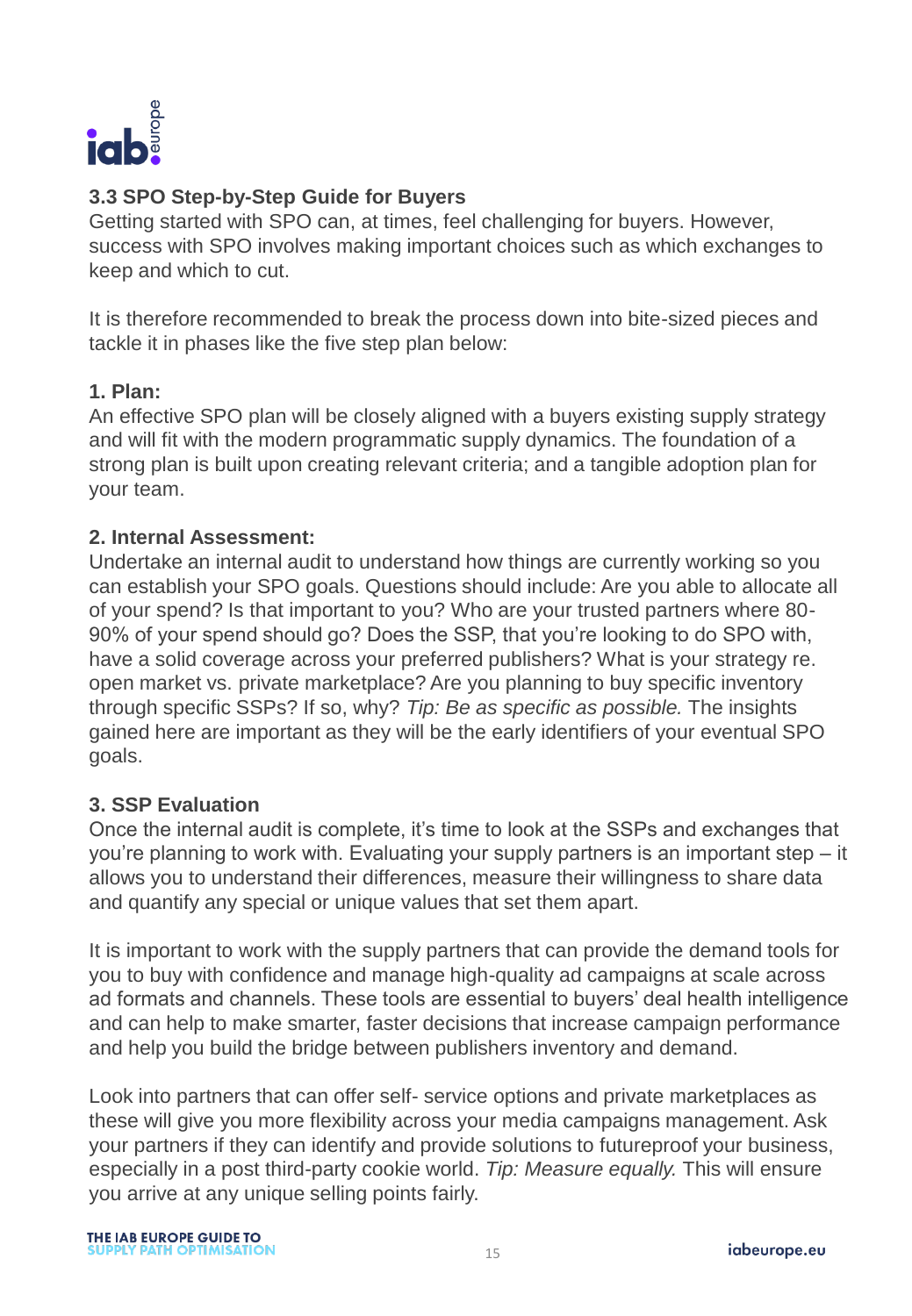

#### **4. SSP Consolidation**

The data and insights gained at this stage can be used to inform your consolidation strategy. Consolidation is what will ensure greater efficiency as you will be green lighting and only working with the SSPs and exchanges that you have identified as having the potential to be long-term partners.

By leveraging the SPO criteria created in step 1 and 2, buyers can make these consolidation decisions systematically, with due diligence. Each step along the way, buyers should validate delivery and performance goals until buying is fully migrated to their chosen partners. Ensuring internal adoption of the new supply approach going forward will be critical before moving to the final step.

*Tip: Relationships are key.* As a buyer you want to be able to inform your DSP which supply partners you want to work with and why. The strength of your relationship and knowledge of your decision will ensure greater collaboration across all the participants in the supply chain.

#### **5. Ongoing Optimisation**

This is a constantly evolving industry so it's perfectly normal that your SPO strategy will also evolve. Learning as the process evolves is essential to ensure that your chosen SPO path continues to deliver against your goals. This is why it's important to choose supply partners that will work in partnership to meet your changing requirements.

*Tip: Remain flexible.* Continue to monitor your progress and also your performance against key metrics. While building and maintaining relationships with your chosen supply partners is likely first priority, don't forget to consistently appraise your SPO over the long-term.

SPO is set to be central to how ads are bought in online auctions moving forward. Done well, SPO can create real differentiated value for a business and potentially save real money. Brands should be prepared to dig into the weeds, ask questions, demand data and challenge assumptions about optimal supply sourcing, even their own. Ultimately, a successful SPO strategy should achieve the same or better KPIs but allow brands to transact at lower prices.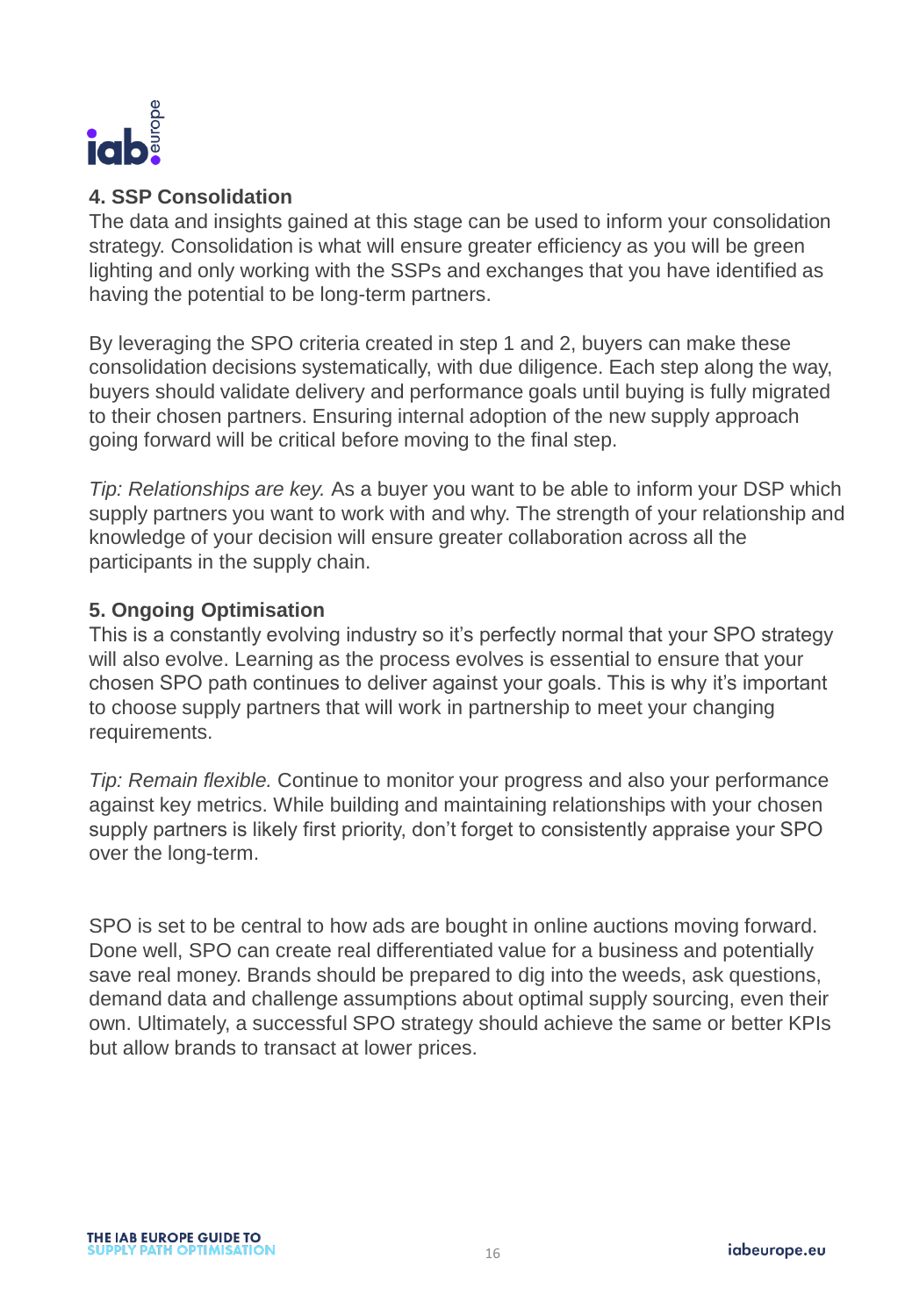

*Step by Step Guide Overview - Consolidate to Reduce Complexity and Partner to Gain Control.*



*Graphic: Magnite*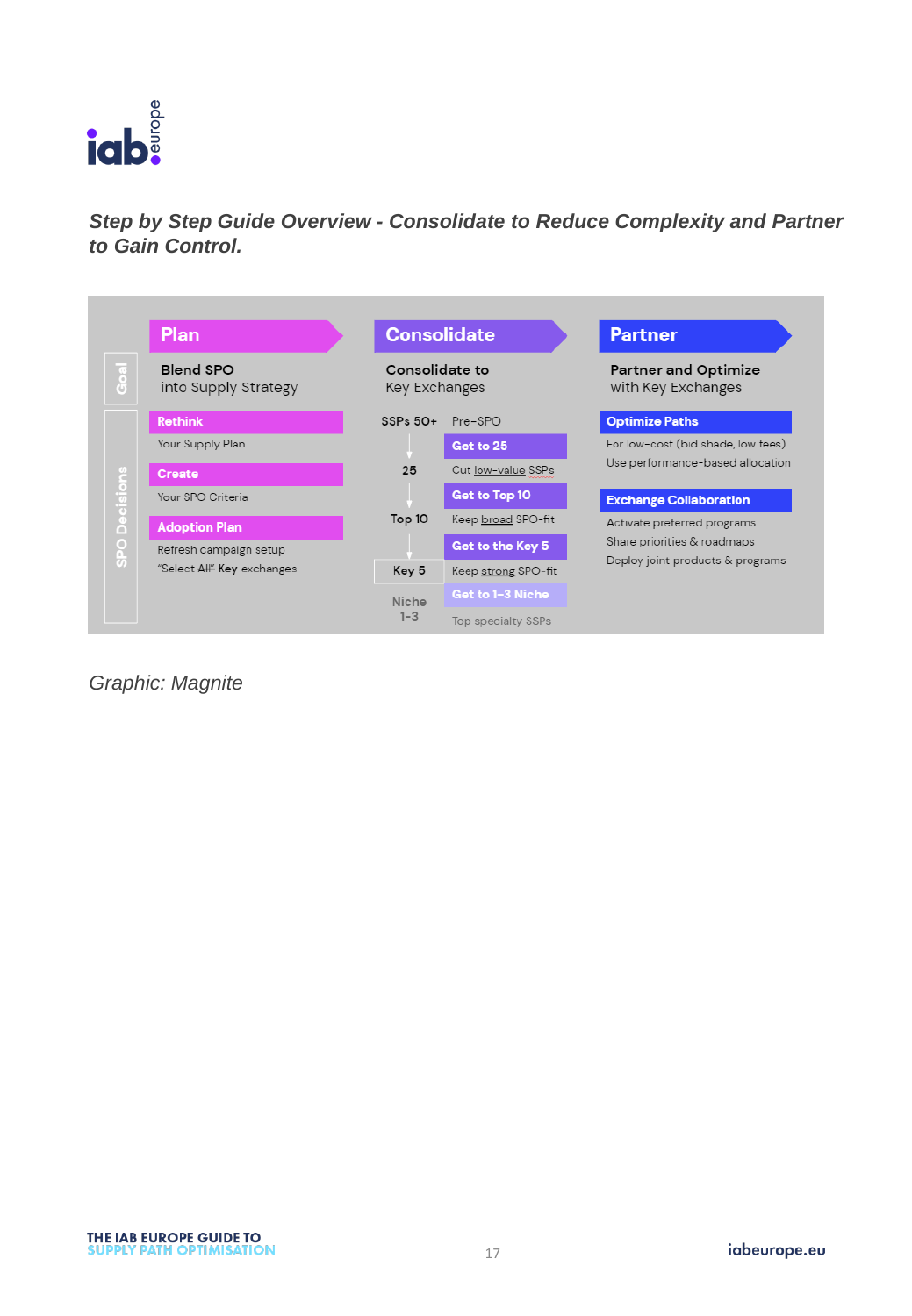

### **Section 4 – SPO for Intermediaries**

#### **4.1 Supply Side Platforms (SSPs)**

There is commercial benefit for SSPs becoming more involved in media planning and activation. SPO enables SSPs and their clients (the publisher) to showcase the value of their technology and the benefit it brings to the ecosystem.

These stronger partnerships with agencies and clients will benefit all parties and help shed light on companies that strive to bring visibility, transparency and accountability to the supply-side. This will ensure agencies and their clients can choose to work with supply platform partners that not only meet their own requirements but also their publishers'.

DPO (demand path optimisation) is becoming a much more prevalent topic as SPO matures (see section 5 for more information on DPO). SSPs play an essential role in enabling media owners to maximise the monetisation of their ad inventory and ensure limited wastage, latency and even help control and detect ad fraud. It is imperative the demand-side understands this value chain and uses SPO as a force for good and not only for commercial gain.

The digital advertising chain can seem complex but, is in fact, quite simple; a DSP is used by agencies and clients to manage and execute advertising campaigns, an SSP is used by publishers to manage their advertising inventory. The two platforms work harmoniously together.

Now to the future and the next stage of evolution in the programmatic advertising industry. The development of supply-side marketplaces will be significant when agencies and clients utilise an SSP to have full control over their supply management from a delivery and commercial aspect. This could be in a self-serve user interface (UI) or a managed service solution.

Transacting this way will enable consolidation and efficiency around media buying and activation but also enable greater control and insights for planning and buying purposes.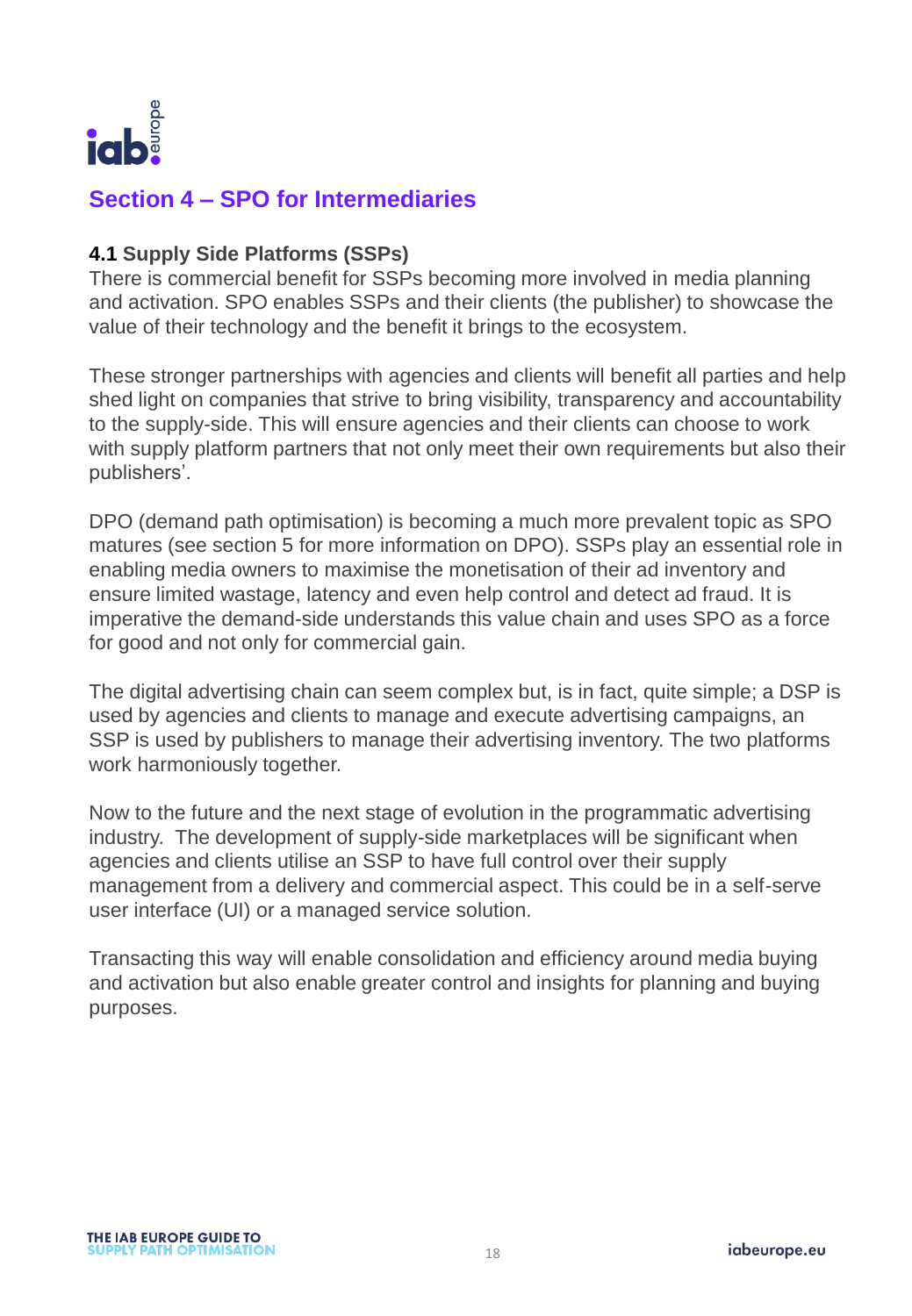

#### **4.2 Demand Side Platforms (DSPs)**

A DSPs approach to SPO is to ensure that advertisers can find the most efficient paths to high-quality, high-value inventory that meets their goals. Good SPO allows for a DSP to listen to more supply at the same time as providing clients with transparency and controls over their buying path. Where DSPs are connected to a large number of SSPs, ongoing analysis has shown that four to six paths for the same inventory is more than sufficient to ensure top performance for advertisers and allows for sufficient domain duplication.

SPO can also help DSPs to manage their queries per second (QPS) allocations and minimise the path between the advertiser and the publisher. Done in collaboration with SSPs and as an iterative process, SPO helps DSPs to focus on uncovering more high-performing inventory opportunities and increase efficiencies.

A DSP should not however be conducting SPO within a Blackbox. The challenge would be that it would only make decisions based on the information available. Supply pricing and accessibility are constantly shifting, buyers external intelligence and the technology of programmatic transactions can in itself lead to technical hurdles. None of which can be fully taken account of in silo.

Whilst SPO does provide DSPs with benefits it is primarily there to be harnessed by buyers to help meet their goals and provide more value for the media they are buying.

The transparency of the supply paths available via a DSP is critical for buyers to be able to make appropriate decisions, as well as auction type and industry standards i.e. ads.txt. . DSP bid shading can additionally provide automated efficiencies. The transparency provided from a DSP should allow for domains to be selected alongside multiple dimensions and provide the necessary controls to action upon these insights. By providing this deep level of transparency, a DSP has an opportunity to provide the buyer with the means to use data driven decisions to scale activity whilst minimising wastage.

Where DSPs are focused on meeting advertiser goals and SSPs are focused on increasing publisher yield, there is definitely a path for DSPs and SSPs to collaborate more on data sharing to help with SPO decisioning. This requires ongoing management to ensure that all parties in the supply chain are held accountable for SPO decisions and an acknowledgement that the "best supply path" is dynamic.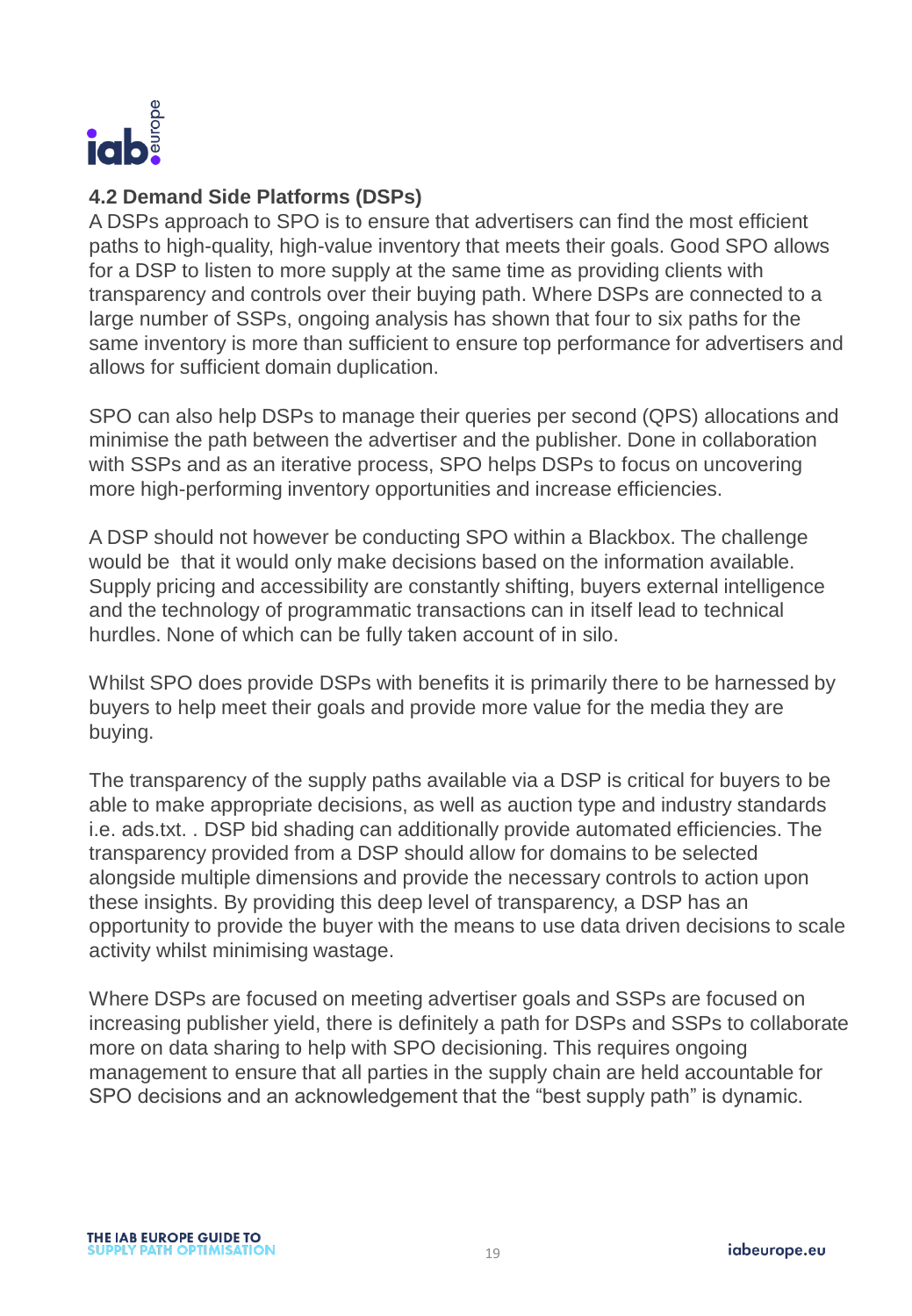

## **Section 5 – SPO for Publishers**

DPO enables publishers to understand how their inventory is being bought and by whom. Publishers have historically adopted a 'plug and play' approach to ad tech and sometimes there is minimal time being taken to understand what each partner brings to the table. The traditional formula has been that more ad tech partners equal more revenue. However, this approach has not been working for some time, so how do we know what works?

#### **5.1 When Should you Implement DPO?**

When publishers have the choice between simplicity or adding additional revenue opportunities, they have traditionally chosen expanding revenue opportunities. As time passes, that choice often compounds to cause inefficiencies within the tech partner matrix, reporting and user experience. That trade off isn't always worth it. In many ways, DPO allows publishers to make use of organised data to simplify operations and walk back those decisions that are not providing desired results.

These optimisations can also improve site performance and user experience in ways that lead to increased ad performance and yield. The bloat that tends to come with programmatic inventory introduces page load concerns which teams have to manage on a daily basis to ensure it doesn't impact user experiences. Part of DPO involves understanding, and in some cases removing the complexities that cause those concerns.

Publishers have tried to improve their monetisation performance by changes in their setups, new technologies and bringing in more incremental demand sources. Demand partners also have many of their own preferences, just as publishers have preferences for SSPs or exchanges, such as the quality of the inventory, efficiency of the purchasing process and many other factors.

Finding a starting point for DPO is often the trickiest part - what do I unravel first? This often follows the path of the famous adapted quote "I know half of my ad tech works, the problem is, I don't know which half".

Understanding the SPO market tends to be a good starting point. Which agencies have SPO agreements with SSPs? Based on this information you can then start to make some basic evaluations.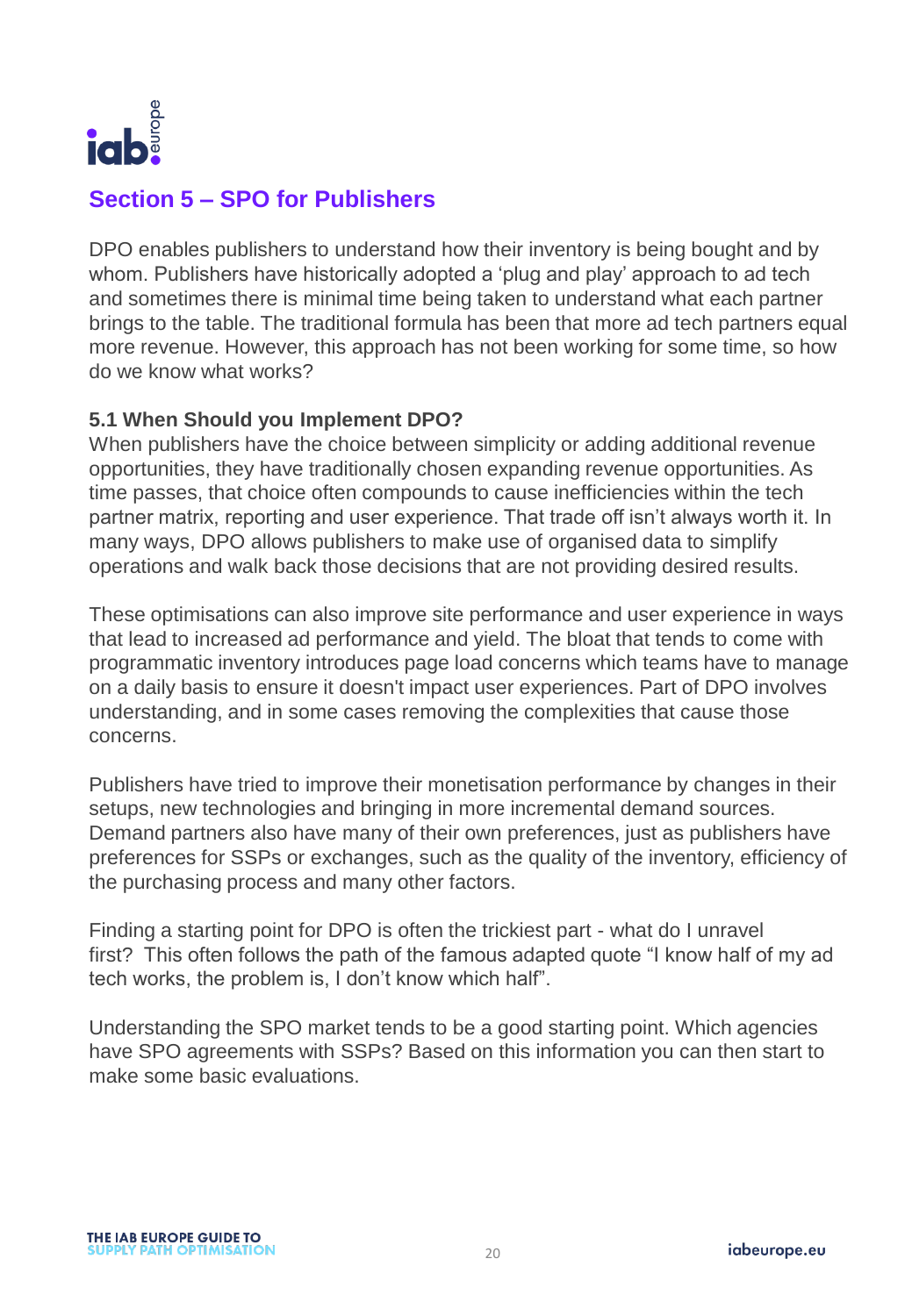

#### **Starting with the agency, publishers can consider:**

- Does this agencies' client base match my audience profile?
- How uniquely positioned are we to deliver these audiences?
- How many of my key programmatic clients buy via this agency?

#### **Looking at the SSP partners, publishers can consider:**

- Do we work with this SSP?
- What historical results have they brought us?
- Have we signed the transparency rider so if we partner we understand the full supply chain?
- What upside are they offering us to extend our relationship?
- Are their fees agreeable and comparable to the other SSPs?

#### **Other key considerations for publishers include:**

- What are my top exchanges and buyers?
- Are there any unique buyers within each exchange / demand partner?
- Have I engaged directly with these buyers to understand their needs including price, formats, volume, budget etc?
- How can I strengthen the ongoing buyer relationship and customer satisfaction?
- How can I preserve my user experience?
- How can I protect my rate card?
- Am I leveraging new tools such as live monetisation?
- How can I reduce latency?

#### **5.2 DPO Use Cases**

#### **Discover non-incremental SSP partners**

This problem often occurs when publishers decide to work with an unnecessarily high amount of SSPs. While more opportunities to sell your inventory isn't a bad thing, it can increase page load time and reporting complexity. Not to mention the increased latency and poor user experience caused by a high amount of page integrations. Simply identifying and cutting out these non-incremental partners can have a positive effect on your operations and bottom line. By eliminating redundant relationships, you can also scale better with partners that offer the most efficient returns on your inventory.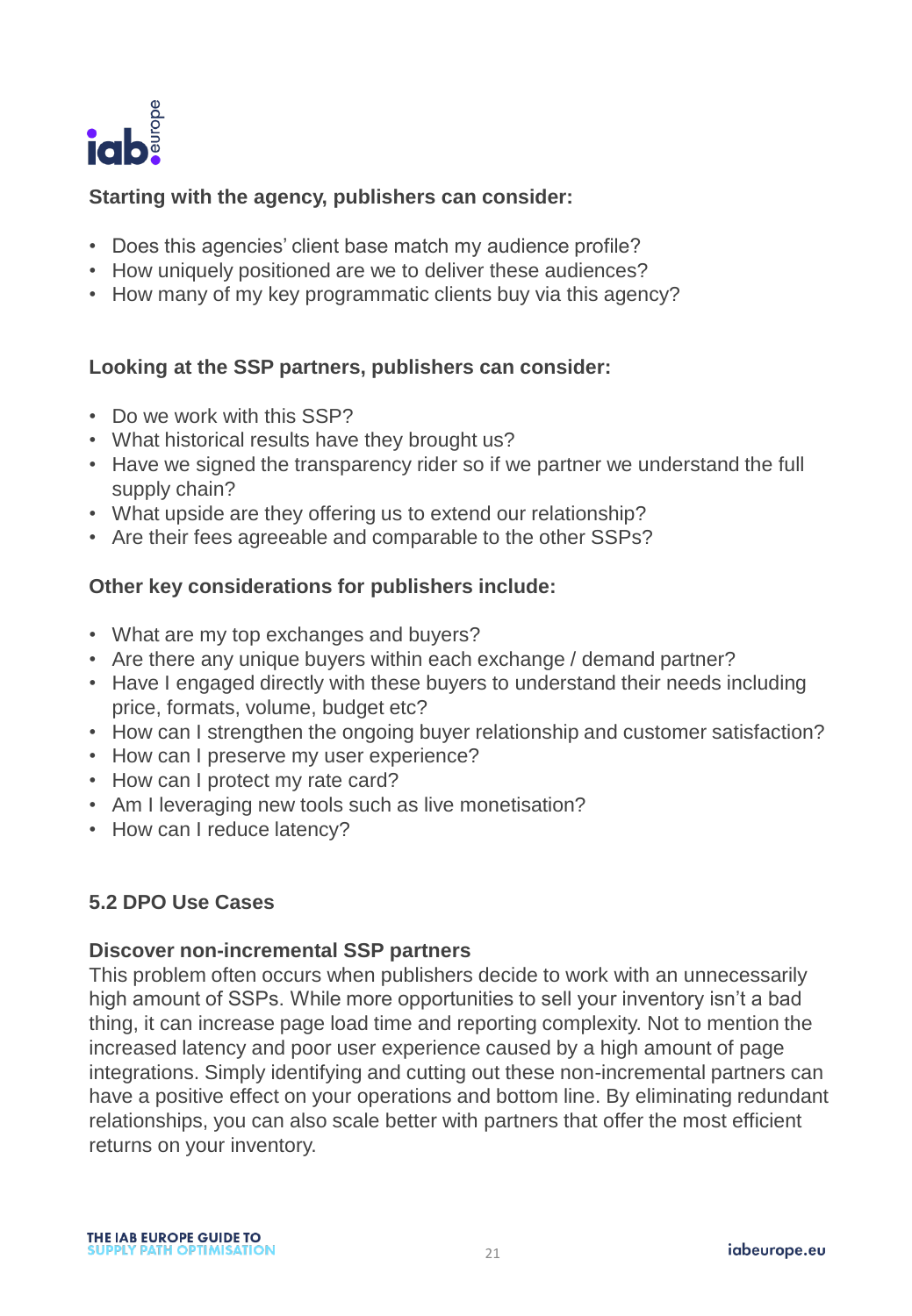

#### **Ensure real-time bidding variables are passed correctly**

When publishers utilise DPO they can make sure that they're not losing revenue due to incorrectly passed RTB variables. As an example, as a result of The General Data Protection Regulation (GDPR), real-time bid requests from advertisers involve two variables to be passed in the form of User.ext.gdpr and User.ext.consent. Both of these variables are simple to use, but in some cases can be passed incorrectly by your SSP and onto their DSP and agency partners.

If these variables aren't present or are incorrectly formatted, buyers may default to not bidding. DPO is a clear way to ensure you're receiving maximum revenue from the highest available bids while also following GDPR guidelines.

#### **Optimise placements for buyers that utilise media quality metrics**

Publishers benefit when they can efficiently deliver the right inventory to the right advertisers. As more advertisers and agencies rely on media quality measurement, publishers can find revenue by optimising their inventory delivery and placements based on the same data. Early adoption of media quality data in your DPO strategy will prevent even more wasted impressions as buyers continue to base their decisions on these metrics.

#### **Identify improved revenue sharing opportunities**

DPO gives publishers the opportunity to truly understand their relationships with SSPs. It may make sense for publishers to then ask for a better revenue share with SSPs if the DPO process highlights a value disparity that needs to be addressed. Through this practice, publishers could gain valuable footholds in negotiating better terms with buy-side platforms.

For example, if an SSP is presenting identical or very similar demand-side components to a publisher (same DSP partner sets, agencies, etc.) as other SSP partners, a publisher can argue for a more mutually beneficial relationship if there's an adjustment to the revenue share. This will increase the final bid presented in the PreBid or wrapper to increase the overall win rate and drive more revenue for both parties. SSPs may be blind to the similarity of their demand sources (and subject to the limitation of their demand team), so they may not even be aware of this issue.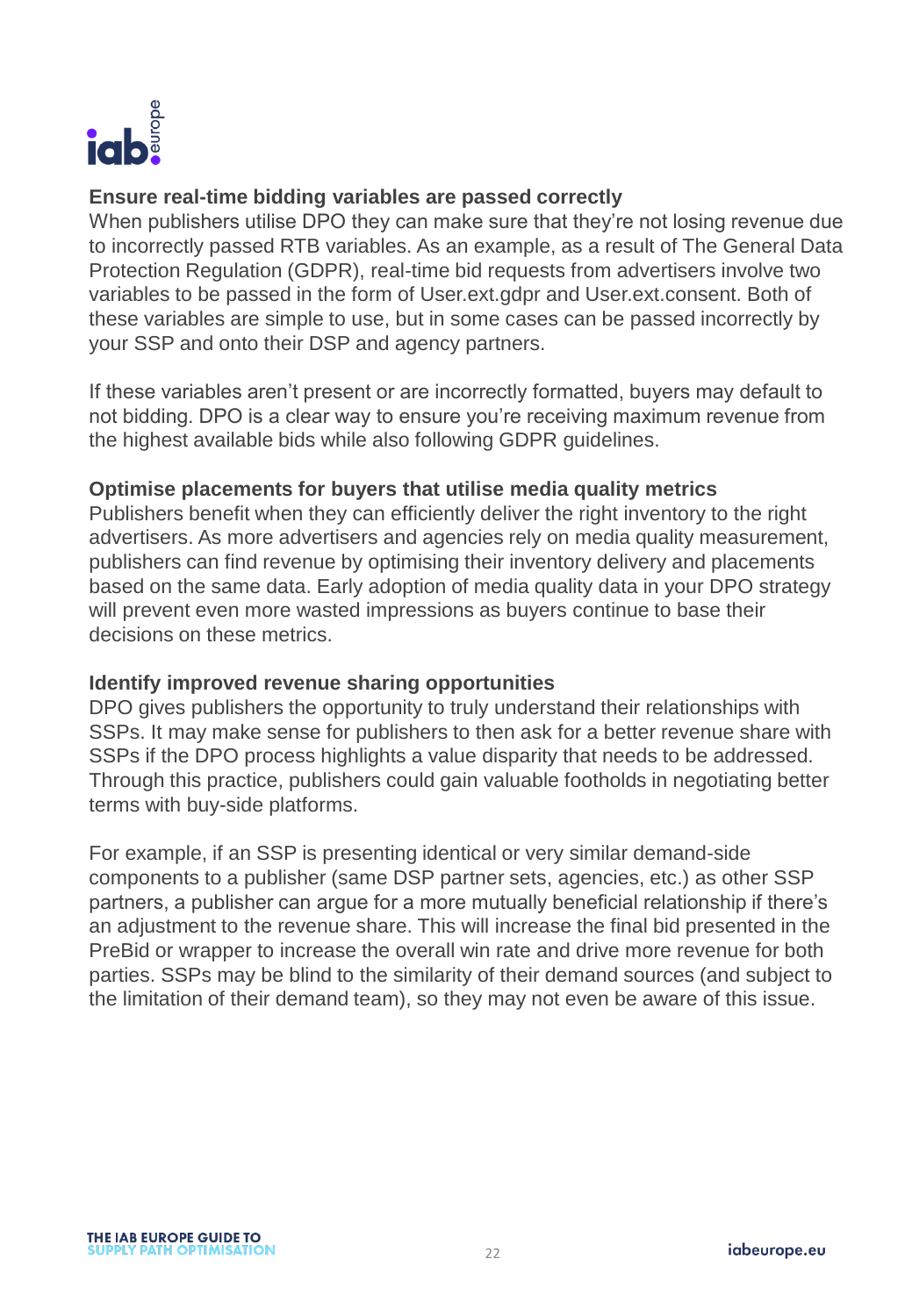

#### **5.3 Benefits of DPO**

Considering that DPO is at its core an optimisation oriented process, it comes with multiple benefits for both sides of the digital advertising ecosystem. Buyers want to be sure that their sell-side partners are doing their best to make it as convenient as possible to access and buy their inventory in an efficient and profitable way. Publishers on the other hand can increase their revenues not only by making the buying process easier and more transparent, but by also improving the user experience and their inventory quality, with limitation of latency, advertising clutter and technical issues usually associated with the overcomplicated demand paths.

The optimisation process can help publishers not only to understand which partners are bringing the real incremental value and helping them to establish more direct connections with buyers. It also provides more trust and transparency across the buying process which is the main requirement to achieve the long term revenue growth. Ads.txt has gone a long way to addressing some of these issues but as an industry we must do more. DPO / SPO gives us this opportunity. DPO should not be seen as a tool for the buy-side to be able to access inventory at a lower eCPM but as a tool to ensure the whole programmatic ecosystem works more efficiently.

When it comes to video inventory, this practice is even more important. Given the added tech complexity and emphasis on user experience and load times, DPO helps sell-side teams streamline the transaction process so the entire ad lifecycle is simpler. In some cases, publishers see that some ads fail to deliver, and this is often caused by high amounts of demand-side complexity. When analysed and simplified correctly, ad performance will improve and buyers will feel safer purchasing your inventory. This leads to more premium connected TV (CTV) and over-the-top (OTT) inventory that demands higher prices on the marketplace.

Whether analysing real-time bidding variables, media quality measurement, video delivery, or anything else, DPO can help publishers to reduce reporting complexity. Given the relatively small size of most ad ops teams, automated reporting is relied on by many. The benefits of reporting are diminished when teams are in some cases receiving dozens of reports daily, forcing them to commit resources to sift through what they're seeing.

If publishers can simplify how their inventory is purchased, they will also see a simplification in their reporting. Empowering them to make quicker and more informed decisions. While less tangible than other benefits, DPO can save hours on messy operational work caused by unnecessarily complex processes.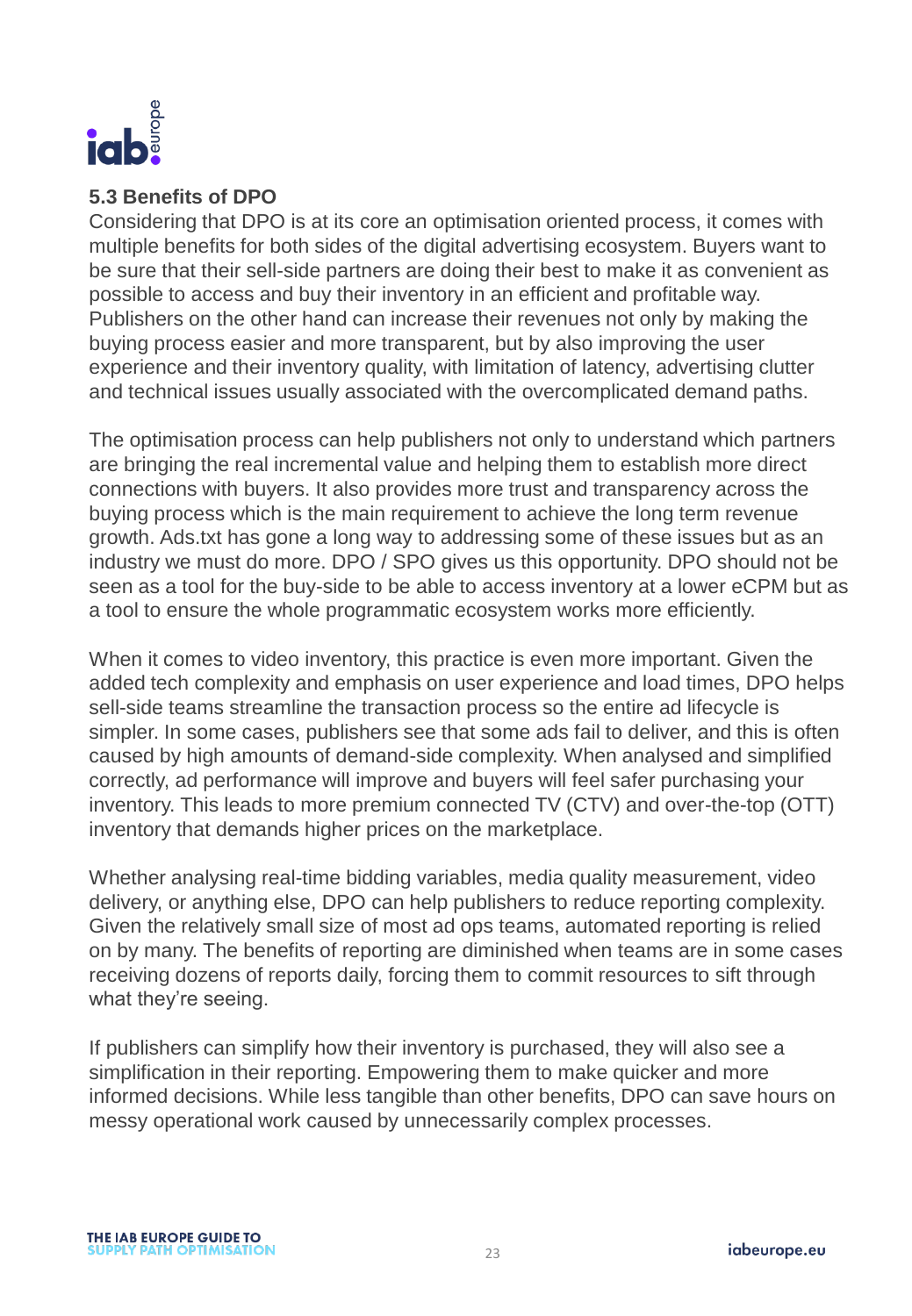

#### **5.4 Challenges of DPO**

For publishers that have adopted a "more is better" approach with their programmatic partners, DPO can be a cumbersome process. The more SSPs are involved, the harder it becomes to identify addressable issues. Add to that the fact that SSPs often engage in some form of DPO, there are many variables to consider. That being said, this is where DPO will often provide the best returns on investment. For publishers that have been more selective with their partnerships, DPO may be less challenging, but also less rewarding:

**Data complexity and organisation -** Even among publishers that strive for simplicity, the nature of the programmatic industry has introduced an abundance of demand-side data. The opportunities that come along with this data are endless, but only if the ad operations (ops) team can effectively collect and normalise it. Between verification companies, SSPs and other ad tech vendors, in-house ad ops teams have a lot of information that's hard to sift through.

**Data transparency and costs -** Publishers have long yearned for increased data transparency, and until they begin to get it, the ROI of demand path optimisation will be limited. Compared to the more commonly adopted tradition of SPO, optimising the demand-side of your operations requires publishers to access new forms of data, often at the log level. Some of this data is locked behind closed ecosystems, or comes with additional costs from SSPs and other partners. How difficult it is to obtain the necessary data needs to be considered when deciding how to conduct DPO plans and which partners you should work with.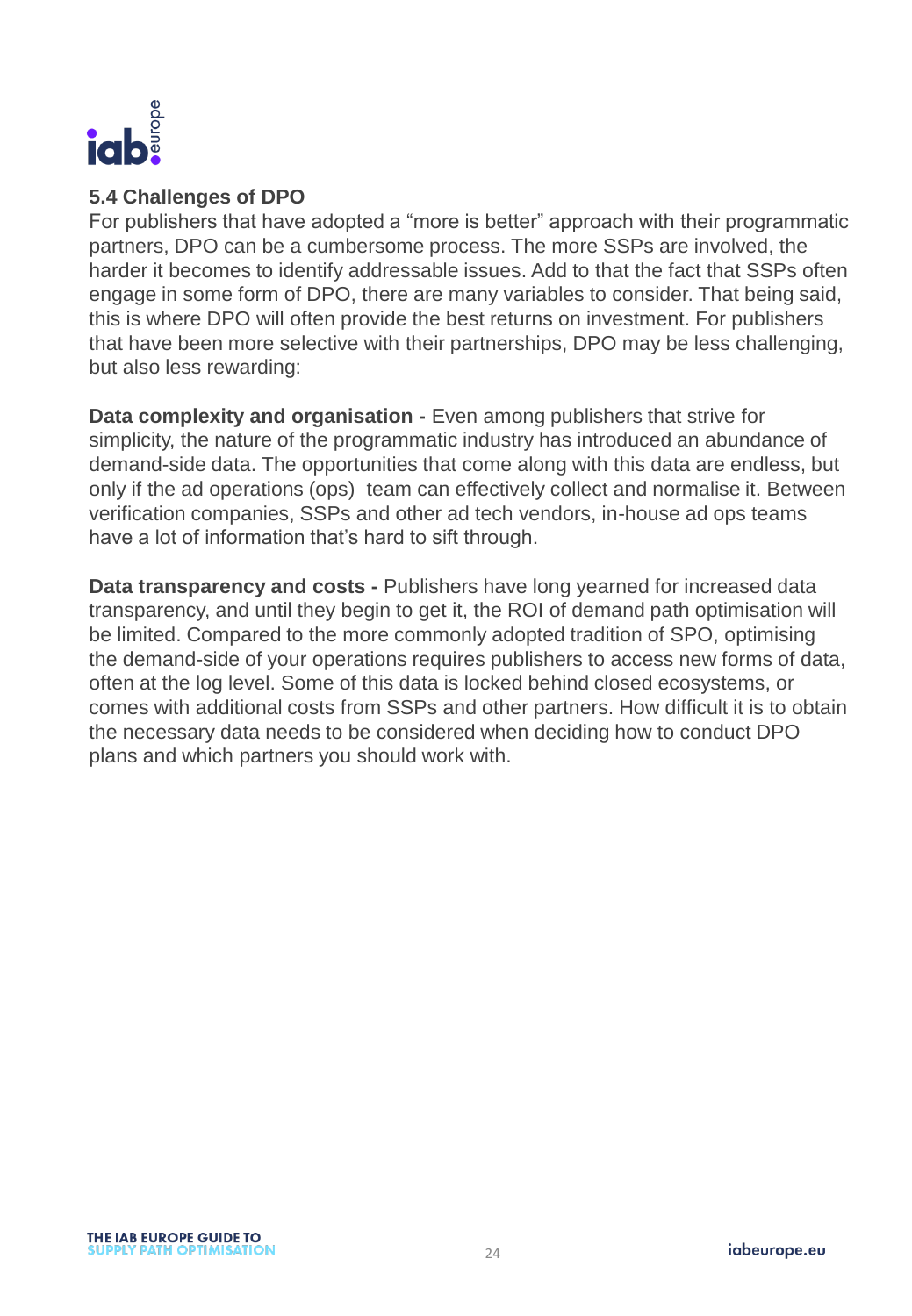

### **Section 6 – Summary**

Dramatic changes in supply dynamics are forcing buyers to reassess their supply strategy. While the rapid rise of header bidding has, on one hand, greatly expanded buyer access to inventory, on the other hand, it has created an explosion in duplicative buying paths that often erode buying power. Header bidding has increased traffic load (QPS) and led to a steep increase in complexity with the number of intermediaries and resellers in the supply chain growing. This in turn has led to increasing challenges around transparency and ad fraud.

Buyers have started to demand seller transparency and adoption of industry initiatives such as IAB Tech Lab's ads.txt / app.ads.txt, Sellers.json and Supply Chain Object, providing a way to tackle fraudulent practices and reduce the number of resellers or "hops" in the supply chain. Thus, the importance for buyers to work closely with trusted partners to leverage their advanced tools and technologies in order to capitalise on these new supply dynamics has increased.

This is where SPO offers critical help – enabling buyers to optimise both their buying paths and supply partnerships. SPO allows them to hone in on the buying paths that are low cost, transparent, and high quality. Done well, SPO can create real differentiated value for a business and potentially save real money.

This guide is designed to educate all stakeholders on the importance of a good SPO strategy and implementation. It encourages all stakeholders to dig into the weeds, ask questions, demand data and challenge assumptions.

Ultimately, to continue to drive trust and investment in programmatic advertising, it's important for all stakeholders to be transparent and collaborative. We hope this guide enables you to start and maintain that journey.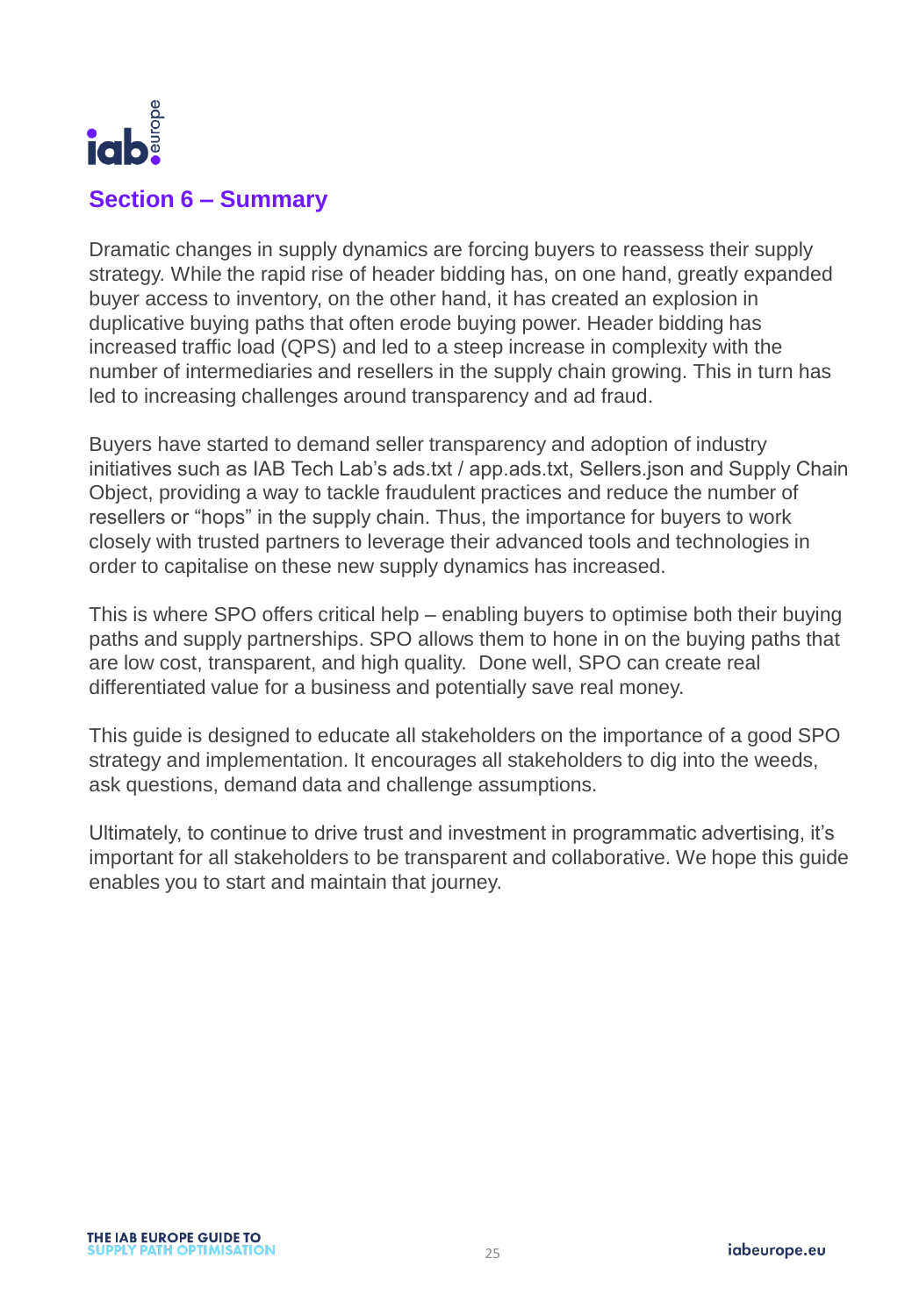

## **Contributors**

IAB Europe would like to thank the following contributors who helped to author this Guide



# **Bloomberg Media**

















Jurjen de Wal, Senior Product Director, Global Partnerships & Integrations, Adform

Simon Baker, Head of Programmatic EMEA, Bloomberg Media Group

Mark Bausinger, Director, Publisher Business Development & David Goddard, Senior Director, Business Development, EMEA, DoubleVerify

Steve Wing, Managing Director EMEA, Magnite

Eric Terrones: Director, Product Marketing and Vignesh Narayanan: Senior Director Media Partnerships, MediaMath

Lisa Kalyuzhny, Senior Director, Advertiser Solutions EMEA & Maria Shcheglakova, Marketing Director EMEA, PubMatic

Daniel Wohlfart, Strategic Product Lead EMEA & Graeme Lynch, VP, Demand Facilitation, SpotX.

Alice Beecroft, Senior Director, Global Business Strategy, Verizon Media

Carlotta Meneghini, Digital Marketing Manager and Programmatic Lead, Vodafone Italy

Michael Simpkins, Commercial Director, Marketplace - Northern Europe & Gabrielle Le Toux, Senior Marketing Manager Xandr

Emanuela Recalcati, Director, Client Solutions EMEA, Xaxis

Szymon Pruszyński, Head of Growth, Yieldbird